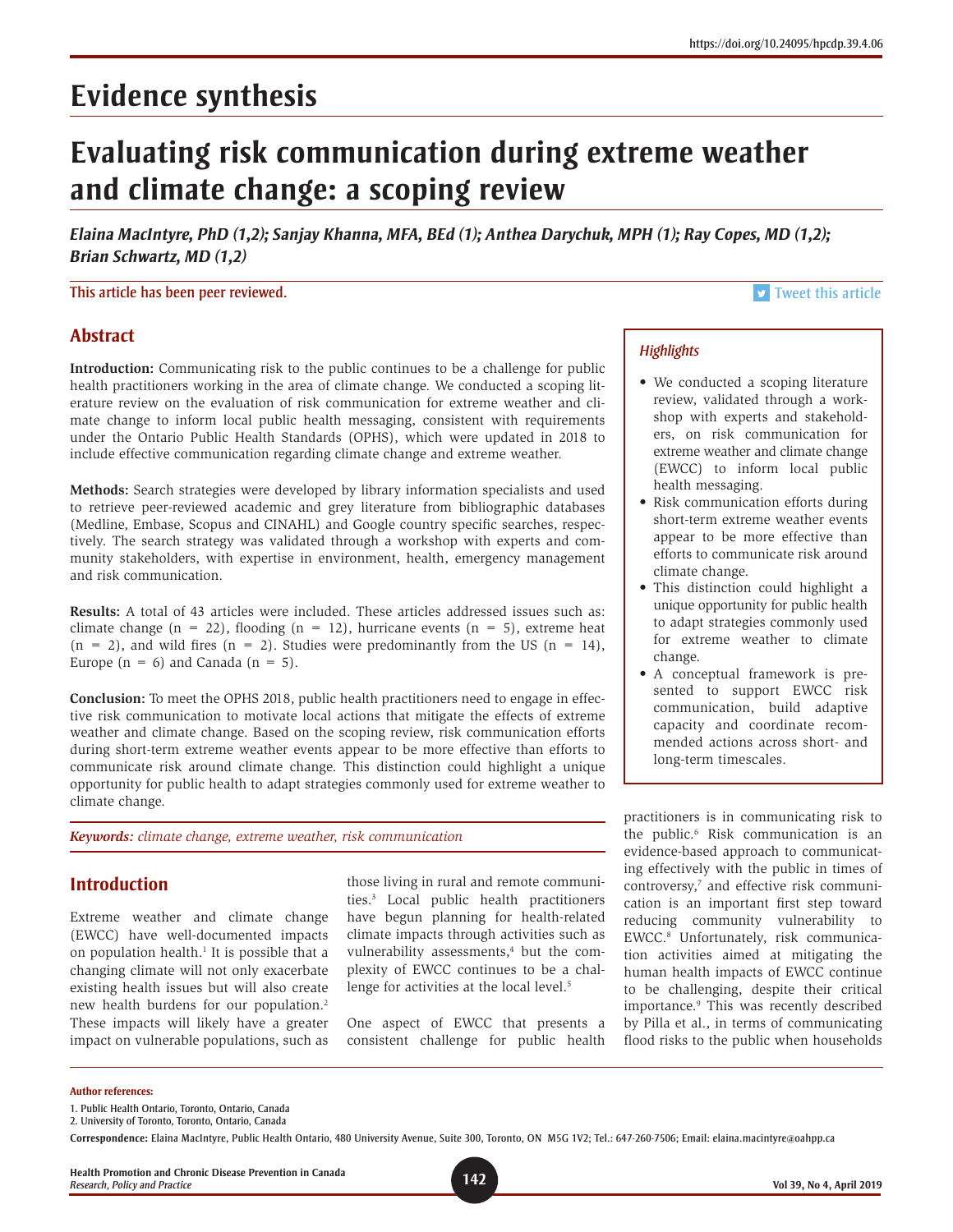pay more attention to past flood events than to scientific assessments of flood risk.10 During extreme weather, risk communication tends to focus on short-term messaging around the hazards and protective actions that need to be taken by organizations and individuals during these events. In contrast, climate change often requires long-term proactive risk communication strategies that motivate adaptive changes to infrastructure and the built environment to ultimately improve climate resiliency and safeguard the continuity of operations of public health institutions.<sup>11</sup>

Public Health Ontario supports public health unit staff and other health professionals throughout Ontario in the area of EWCC by providing scientific and technical evidence-based advice. In 2018, the Ontario Public Health Standards (OPHS; http://www.health.gov.on.ca/en/pro /programs/publichealth/oph\_standards/), which identify the requirements for public health programs and services to be delivered by Ontario's 35\* public health units, were updated to include a requirement to *effectively* communicate with the public regarding topics such as climate change and extreme weather, based on an assessment of local needs. This recent update underscores the need for public health practitioners to develop and assess risk communication strategies in the area of EWCC. We conducted a review of previous research on the topic of risk communication during EWCC, particularly the *evaluation* of risk communication strategies, with the ultimate aim of supporting public health practitioners. Given the unique challenges for practitioners and the limited evidence that exists in this area, the review was designed as a scoping review to incorporate a wider range of domains relevant to the topic of risk communication, extreme weather, and climate adaptation. As the scoping review evolved, an expert/stakeholder consultation workshop was held to validate the scoping review and provide additional insights and perspectives on risk communication gaps related to EWCC. This paper describes the results of our scoping review and the expert workshop; with particular focus on the gaps and challenges that were identified and later used to develop a conceptual framework to aid public health professionals working in this area.

### **Methods**

The scoping review was based on an established methodological framework for scoping reviews.<sup>12</sup> Four databases (Medline, Embase, Scopus and CINAHL) were searched for peer-reviewed literature in the English language, published between 1999 and 2013. The search also included grey literature identified from site-specific non-commercial Google searches for Canada, the US, Australia and international organizations. No limitations were placed on the bodies or agencies communicating risk, or the audiences receiving information. There were also no limitations on the type of communication, medium or article. Search strategies (available upon request from the authors) were developed and peer-reviewed by Library Information Specialists. The search strategies were built using keywords and syntax specific to each database to identify literature addressing one or more of the following research questions:

- (i) What are the current practices in communicating EWCC risks in the peer-reviewed literature?
- (ii) Which of these current practices have been evaluated for effectiveness?
- (iii) Which theoretical frameworks from the literature explain current practices? and/or
- (iv) What are the research gaps in communicating EWCC risks?

A one-day information-gathering and validation workshop was held in Toronto on February 10, 2014. The workshop: *Communicating about A Different Ontario: Risk Communications, Extreme Weather and Climate Change*, included thirty individuals representing community stakeholders with expertise in environment, health, emergency management and risk communications from local, municipal (rural and urban), provincial and federal jurisdictions. Participants worked in small focus groups that reflected the diversity of attendees. The thematic content areas identified through the scoping review were presented to participants, who were asked to describe experiences with any of the practices identified through the scoping review. Examples from lived experience were sought to confirm or challenge the findings from published literature. The workshop was used to select the practices identified through the scoping review that municipal, provincial and/or federal public health practitioners and allied stakeholders viewed as effective or promising. The workshop also provided additional insights and perspectives on risk communication gaps related to EWCC. Workshop proceedings and evaluations were summarized to enhance and validate the final search strategy.

Following the workshop, the final search strategies were executed on February 26, 2014† . Articles were screened and assessed by two research coordinators. A flow diagram illustrating the screening process is shown in Figure 1. During the screening process, reviewers relied on consensus decision making to resolve any conflicts. A total of 1880 articles were retrieved from database and Google searches. Articles were excluded if they were duplicates  $(n = 326)$  or if they addressed psychological responses and recovery of individuals from extreme weather events (as these articles focused on individuallevel response instead of organizationallevel), or if they reported solely on climate change impacts in the absence of references to extreme weather  $(n = 1449)$ . The remaining 105 articles were reviewed and those not meeting the screening questions (n = 67) were excluded. Three screening questions were used:

- (i) Does the article specifically include risk communication or community adaptation?
- (ii) Does the article address some aspect of extreme weather or climate change?
- (iii) Does the article include an evaluation of practices, tools, or frameworks using qualitative, quantitative or mixed research methods?

An additional 5 articles were included based on hand searching of key references.

Articles were charted, or mapped, in Excel spreadsheets to enable reporting of results.

<sup>\*</sup> Prior to 2018 there were 36 local public health units in Ontario. There was a merger of two health units in 2018, resulting in a total of 35 local public health units across Ontario.

<sup>†</sup> The original search was conducted in February 2014. A second search was conducted in March 2016. The updated literature search did not identify literature that departed from the original search.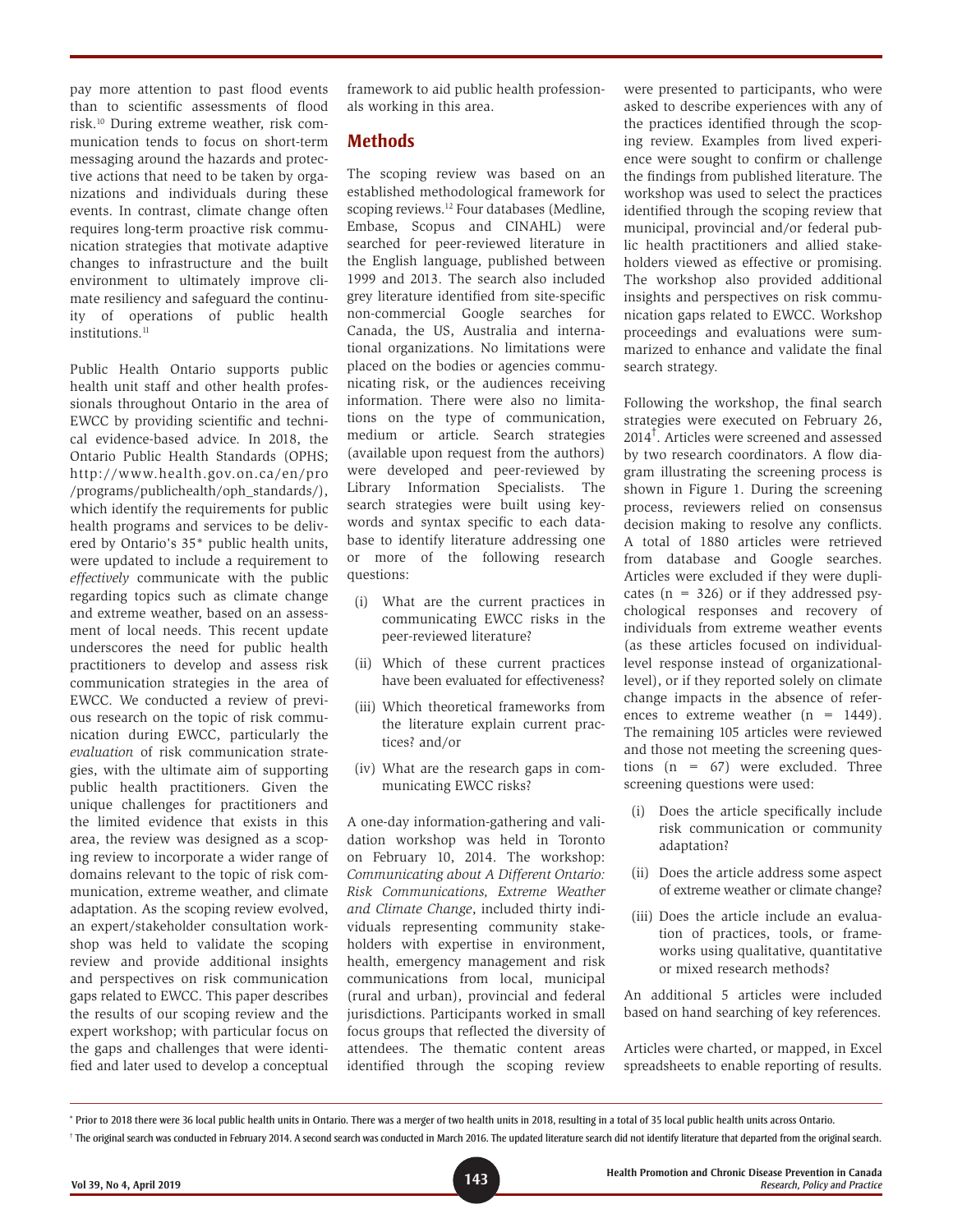



These descriptive summaries captured country; main objective and study design; population, type of extreme weather, and key findings (Table 1). Based on an established framework for scoping reviews,<sup>12</sup> the narrative findings were presented in two ways: (i) basic numerical analysis of the nature and distribution of the studies; and (ii) thematic grouping of studies by research design and emerging topic. Using this narrative synthesis approach, the following common themes were identified: risk communication, risk perception, engagement of vulnerable populations, community-based strategies, public health, adaptation and resilience. The theme of risk communication was examined in detail by identifying and grouping practices that were used to communicate risk.

### **Results**

The scoping review focused on the communication media and practices used for EWCC risk communication and did not seek to assess quality or weight of evidence.12 The 43 articles that were included addressed various types of EWCC risk communication: climate change  $(n = 22)$ , flooding ( $n = 12$ ), hurricane events ( $n = 5$ ), extreme heat  $(n = 2)$ , and wild fires  $(n = 2)^{\ddagger}$ . The articles were of disparate and complementary study types: five conceptual models, eight reviews or systematic reviews, five experimental studies, eleven qualitative studies, eight surveys, two case studies, and four commentaries. There were fourteen studies from the United States, six from Europe, and five from Canada. The remaining eighteen studies were from Australia, Asia or international collaborations. Grey literature was used to identify how EWCC messaging was created and delivered rather than for its content. Article summaries are presented in Table 1.

A systematic review of environmental health risk communication suggested risk

communications should involve multimodal delivery through many media channels, including radio, television, printed materials, classroom presentations, and Internet-based campaigns.<sup>26</sup> In total, the scoping review identified eight unique risk communication practices (Table 2). The two most common practices were public media campaigns, including radio and Internet-based messages, and organization or expert-led presentations or workshops to communities affected by natural hazards. Public media risk communication campaigns typically originated in government and were focused on uniformity and continuity to effect behavioural intention and change.<sup>50</sup> Within Ontario, communication activities such as promotional messaging, response guidelines, and heat alerts and warning systems were typical risk communication tools used in practice.<sup>2</sup>

The topic of communicating uncertainty around climate change was identified, along with suggestions for improving communication around uncertainty, which included collaboration $25$  and carefully targeting messages to each unique audience.42 Bridging the expert-public divide to improve risk communication was also highlighted as necessary and could include defining standards and increasing knowledge exchange among different domains of learning and practice.<sup>25</sup>

#### *Risk communication themes*

Key themes around successful risk communications strategies were: risk perception, targeting vulnerable populations, and engaging with communities (Table 3). The first theme, individual risk perception, was influenced by factors such as age, income, education, credibility, and emotion.13,43 For example, self-efficacy and feelings of adequate preparedness were positively correlated with risk reduction behaviours in communities at high risk for wildfires.<sup>37</sup>

A second theme involved engaging vulnerable groups, such as low-income communities, the elderly, racial and ethnic minorities, and people with disabilities. This theme highlighted the challenges vulnerable communities face in seeking and processing risk communication information, including complex language, information overload and contradictory

**144 Health Promotion and Chronic Disease Prevention in Canada** *Research, Policy and Practice* **Vol 39, No 4, April 2019**

<sup>‡</sup> Some articles addressed more than one type of EWCC risk communication.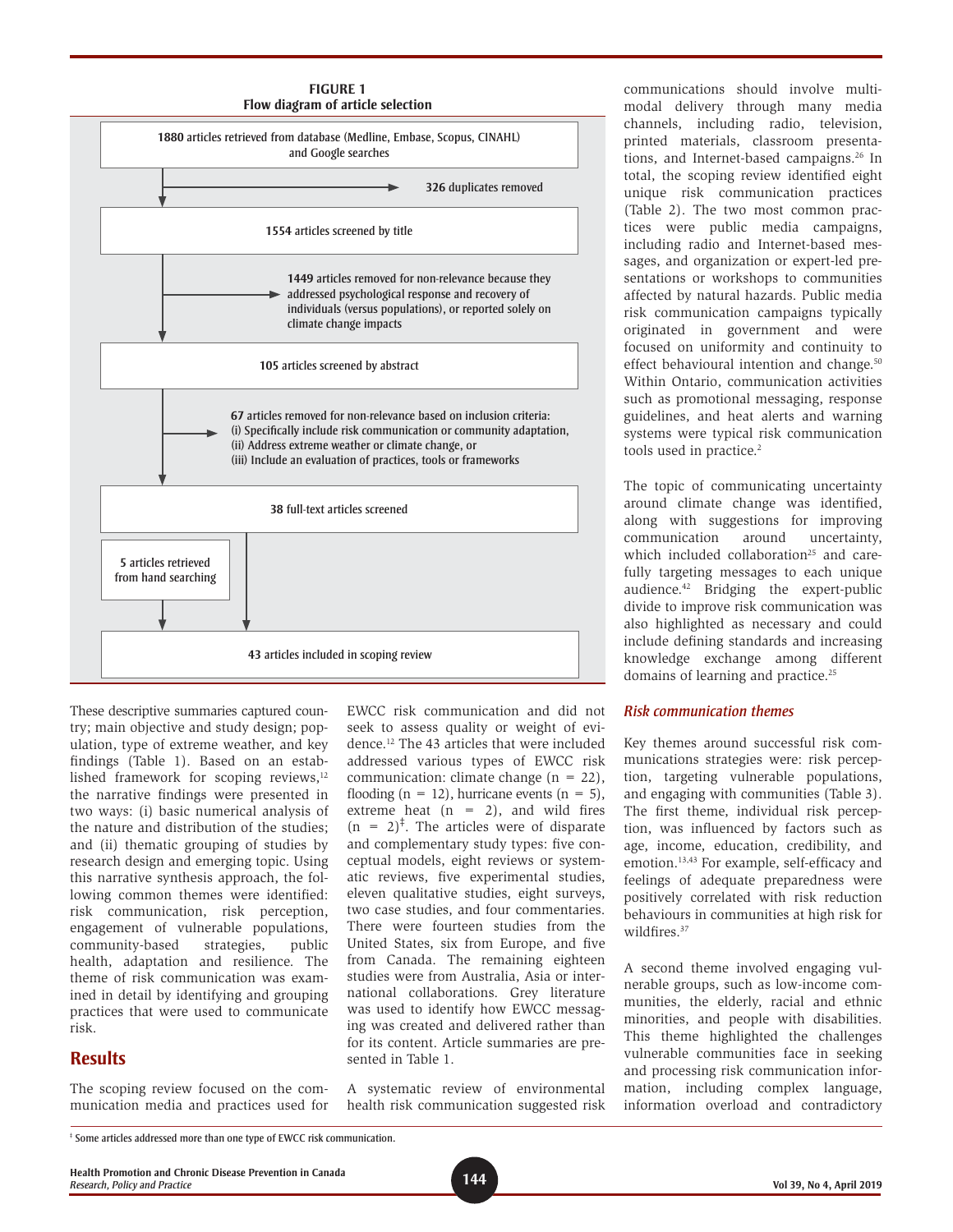#### **TABLE 1 Articles included in the scoping review**

| <b>First author</b>               | <b>Design</b>                                             | <b>Country</b>    | <b>EWCC</b> | <b>Main objectives</b>                                                                                                                                                                                  | <b>Key findings</b>                                                                                                                                                                                                                                                                                                                                                                        |
|-----------------------------------|-----------------------------------------------------------|-------------------|-------------|---------------------------------------------------------------------------------------------------------------------------------------------------------------------------------------------------------|--------------------------------------------------------------------------------------------------------------------------------------------------------------------------------------------------------------------------------------------------------------------------------------------------------------------------------------------------------------------------------------------|
| Akompab et<br>al. <sup>13</sup>   | Cross-sectional                                           | Australia         | Heat wave   | To determine the predictors of risk<br>perception using a heat wave scenario<br>and identify the constructs of the health<br>belief model that could predict adaptive<br>behaviours during a heat wave. | The health belief model could be useful to guide<br>the design and implementation of interventions<br>to promote adaptive behaviours during heat<br>waves.                                                                                                                                                                                                                                 |
| Bajayo et al. <sup>14</sup>       | <b>Review</b>                                             | <b>Various</b>    | All         | To define an approach for building<br>community resilience to climate change<br>and to integrate this approach with a<br>pre-existing framework.                                                        | Four principal resource sets contribute to<br>community resilience. They are: economic<br>development, social capital, information and<br>communication, and community competence.<br>These four components comprise the Community<br>Resilience Framework, and can be developed<br>within social, built, natural and economic<br>environments.                                            |
| Blashki et al. <sup>11</sup>      | Commentary                                                | Australia         | All         | To focus the responses of the Australian<br>health system to health risks from<br>climate change.                                                                                                       | N/A                                                                                                                                                                                                                                                                                                                                                                                        |
| Bubeck et al. <sup>15</sup>       | <b>Review</b>                                             | Europe            | Flood       | To show the relationship between<br>individual flood risk perception and<br>mitigation behaviour, as it is increas-<br>ingly studied in the literature.                                                 | The current focus on risk perception to explain<br>and promote private flood mitigation behaviour is<br>not supported on either theoretical or empirical<br>grounds. Flood risk perception does not impact<br>people adopting precautionary behaviour.<br>Behaviour change rather is affected by efficacy of<br>activities, self-efficacy and response costs.                              |
| Buchecker et<br>al. <sup>16</sup> | Experimental                                              | Switzerland       | Flood       | To elicit the contributions of participa-<br>tory river revitalization projects on<br>stakeholders' social capacity building<br>through three evaluation methods.                                       | Participatory planning leads to social learning<br>and trust between group members, and it is not<br>always important to have acceptance of the<br>project across the group for work to be effective.<br>Stakeholder involvement should be explicitly<br>designed as tools for long-term social learning.                                                                                  |
| Burmingham<br>et al. $17$         | Focus group<br>survey &<br>interview                      | United<br>Kingdom | Flood       | To develop a better understanding of<br>how local people understand flood risk<br>and account for their flood awareness.                                                                                | Social class has the most influence on predicting<br>flood risk, followed by flood experience and then<br>length of time in residence. Lack of printed<br>information in different languages and reading<br>levels was cited as major cause for low levels of<br>flood risk awareness, whereas native English<br>speakers cited lack of concern and denial as main<br>reason for inaction. |
| Buys et al. <sup>18</sup>         | Semi-structured<br>interview                              | Australia         | All         | To explore perceptions of climate<br>change and trust in information<br>providers.                                                                                                                      | Risk communication efforts need to improve<br>transparency and consultation with the public<br>when communicating information about climate<br>change.                                                                                                                                                                                                                                     |
| Cadag et al. <sup>19</sup>        | Case study                                                | Philippines       | Flood       | To demonstrate how participatory<br>mapping can foster integrative disaster<br>risk reduction through a range of<br>stakeholders, both scientists and<br>community members.                             | Participatory 3D mapping contributes to the<br>empowerment of most marginalized individuals<br>by increasing their access to scientific knowledge<br>and giving them credibility to talk to local<br>officials and decision-makers. It decreases the<br>power imbalance between scientist and local<br>people.                                                                             |
| Cairns et al. <sup>20</sup>       | Semi-structured<br>interviews and<br>scenario<br>workshop | Australia         | All         | To assess the value of scenario method<br>as a catalyst for effecting change when<br>multiple agencies, interests and agendas<br>are present.                                                           | Scenario method is valuable, but does not itself<br>act as catalyst for effecting change.                                                                                                                                                                                                                                                                                                  |
| Chen et al. $21$                  | Cross-sectional<br>survey                                 | <b>USA</b>        | Hurricane   | To measure effect of exposure to natural<br>disaster on future preparedness<br>behaviour.                                                                                                               | Found no significant changes in preparedness or<br>evacuation plans in residents of Houston prior to<br>and a year after Hurricane Ike.<br>وبالمستنبذ المتلاسمات                                                                                                                                                                                                                           |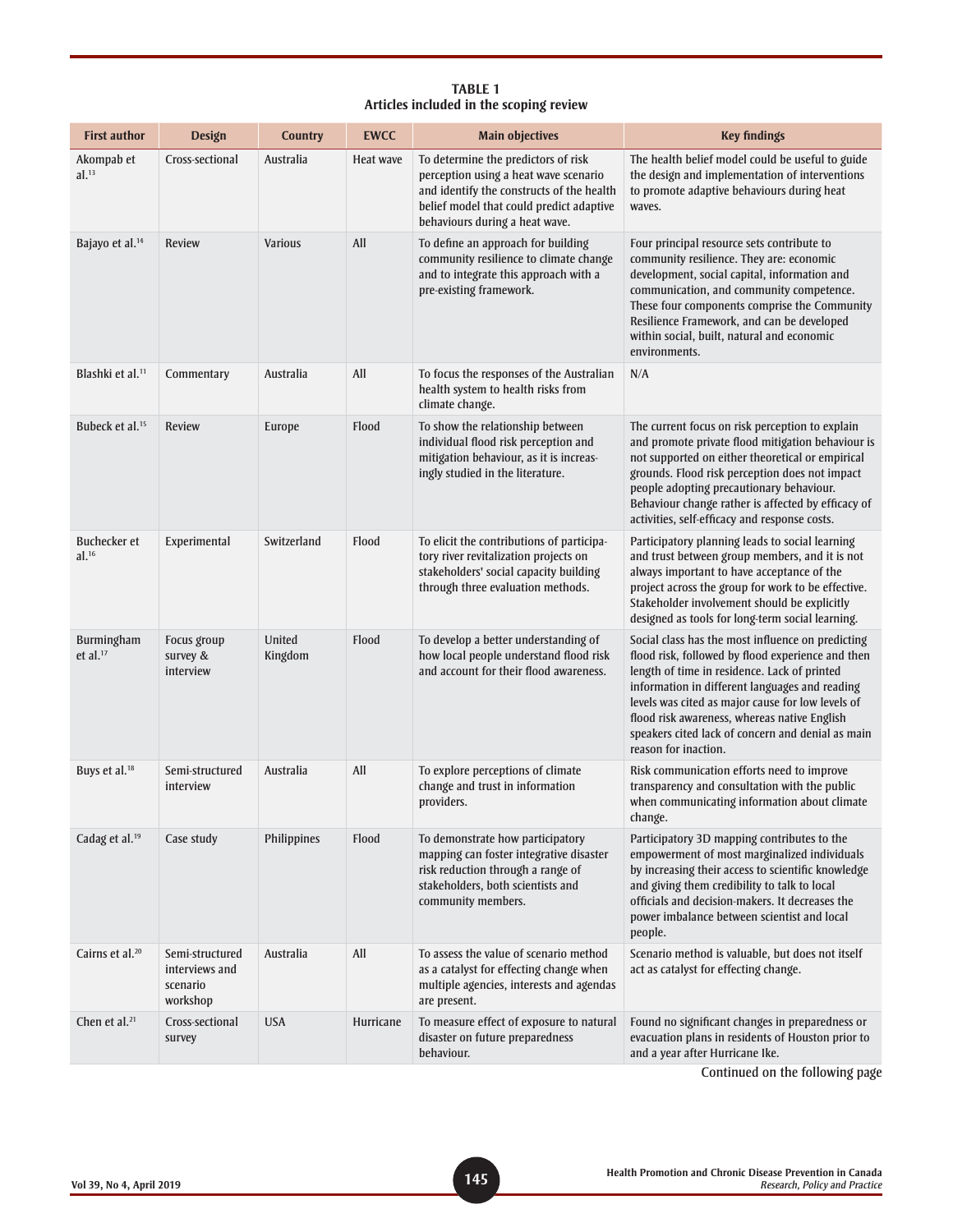| <b>First author</b>               | <b>Design</b>                | <b>Country</b>    | <b>EWCC</b> | <b>Main objectives</b>                                                                                                                                                                                               | <b>Key findings</b>                                                                                                                                                                                                                                                                                                                                                                                                                  |
|-----------------------------------|------------------------------|-------------------|-------------|----------------------------------------------------------------------------------------------------------------------------------------------------------------------------------------------------------------------|--------------------------------------------------------------------------------------------------------------------------------------------------------------------------------------------------------------------------------------------------------------------------------------------------------------------------------------------------------------------------------------------------------------------------------------|
| Coulston et<br>al. <sup>22</sup>  | Survey                       | United<br>Kingdom | Flood       | To ascertain whether prior experience<br>with flooding is a strong motivational<br>factor for preparedness for future<br>flooding episodes and assess prepared-<br>ness in populations at high risk for<br>flooding. | Awareness of being at-risk for flooding is vital for<br>self-protective behaviour. Both awareness of risk<br>and recent exposure are motivational for flood<br>preparedness.                                                                                                                                                                                                                                                         |
| Driscoll et al. <sup>23</sup>     | Mixed-methods                | Alaska            | All         | To evaluate the health effects of climate<br>change in rural Alaska.                                                                                                                                                 | Community-based sentinel surveillance is an<br>effective method for assessing health impacts of<br>climate change and informing health adaptation<br>planning.                                                                                                                                                                                                                                                                       |
| Eisenman et<br>al. <sup>24</sup>  | Semi-structured<br>interview | <b>USA</b>        | Hurricane   | To understand the factors influencing<br>evacuation decisions in impoverished<br>communities which were most severely<br>affected by Hurricane Katrina.                                                              | Effective disaster plans and messaging must<br>account for the specific obstacles encountered by<br>vulnerable and minority communities. Social<br>networks and extended families impact<br>individuals' choices and behaviours, and demand<br>better community-based communication<br>strategies.                                                                                                                                   |
| Faulkner et al. <sup>25</sup>     | Conceptual paper             | United<br>Kingdom | All         | To develop a rationale for pragmatic<br>semiotics of risk communication<br>between the scientific community and<br>decision-makers.                                                                                  | The uncertainties embedded in flood risk<br>communications could be reduced by the develop-<br>ment of a formally structured translational<br>discourse between science and professionals,<br>through which process "codes of practice" for<br>uncertainty estimation in different application<br>areas can be developed.                                                                                                            |
| Fitzpatrick-<br>Lewis et al. $26$ | Systematic review            | <b>Various</b>    | All         | To identify the effectiveness of<br>communication strategies and factors<br>that impact communication uptake<br>related to environmental health risks.                                                               | A multi-media approach is more effective than<br>any single media approach, and printed material<br>that offers a combination of information types<br>(i.e., text and diagrams) is a more effective than<br>just a single type, such as all text. Risk communi-<br>cation strategies that incorporate the needs of the<br>target audience(s) with a multi-faceted delivery<br>method are most effective at reaching the<br>audience. |
| Heilbrun et<br>al. <sup>27</sup>  | Experimental                 | <b>USA</b>        | All         | To compare perceptions, decision-mak-<br>ing and anticipated action in response<br>to threats of three kinds: natural<br>disasters, violent crime, and terrorism.                                                    | Risk of natural disaster was more likely to lead<br>participants to report they would change daily<br>activities and location and was more likely than<br>terrorism to lead to action securing the home. It<br>appears that the mechanisms for perception,<br>decision-making and action in response to threats<br>cannot be generalized in a straightforward way<br>across these domains of threat.                                 |
| Hess et al. <sup>28</sup>         | Review                       | <b>Various</b>    | All         | To explore the lack of research on<br>adaptive capacity, outline climate health<br>challenges for public health and<br>consider changes to improve public<br>health's adaptive capacity.                             | Efforts need to be focused on increasing adaptive<br>capacity, promoting institutional learning,<br>embracing adaptive management and developing<br>tools to increase resilience of public health<br>systems to climate change.                                                                                                                                                                                                      |
| Hilfinger et<br>al. <sup>29</sup> | Semi-structured<br>interview | <b>USA</b>        | Hurricane   | To explore the role of social networks in<br>gathering and disseminating risk<br>information, and to investigate how<br>social networks effect decision-making<br>in a group setting.                                | Need to consider social network dynamics of<br>marginalized groups in developing risk communi-<br>cation strategies.                                                                                                                                                                                                                                                                                                                 |
| Horney et al. <sup>30</sup>       | Survey                       | <b>USA</b>        | All         | To assess the resources available for<br>hazard mitigation planning.                                                                                                                                                 | There is a disconnect in how well emergency<br>managers perceive they are protecting vulnerable<br>populations, and how well vulnerable groups feel<br>accounted for in mitigation plans. Few counties<br>surveyed included outreach to vulnerable groups<br>as part of their hazard mitigation approach.                                                                                                                            |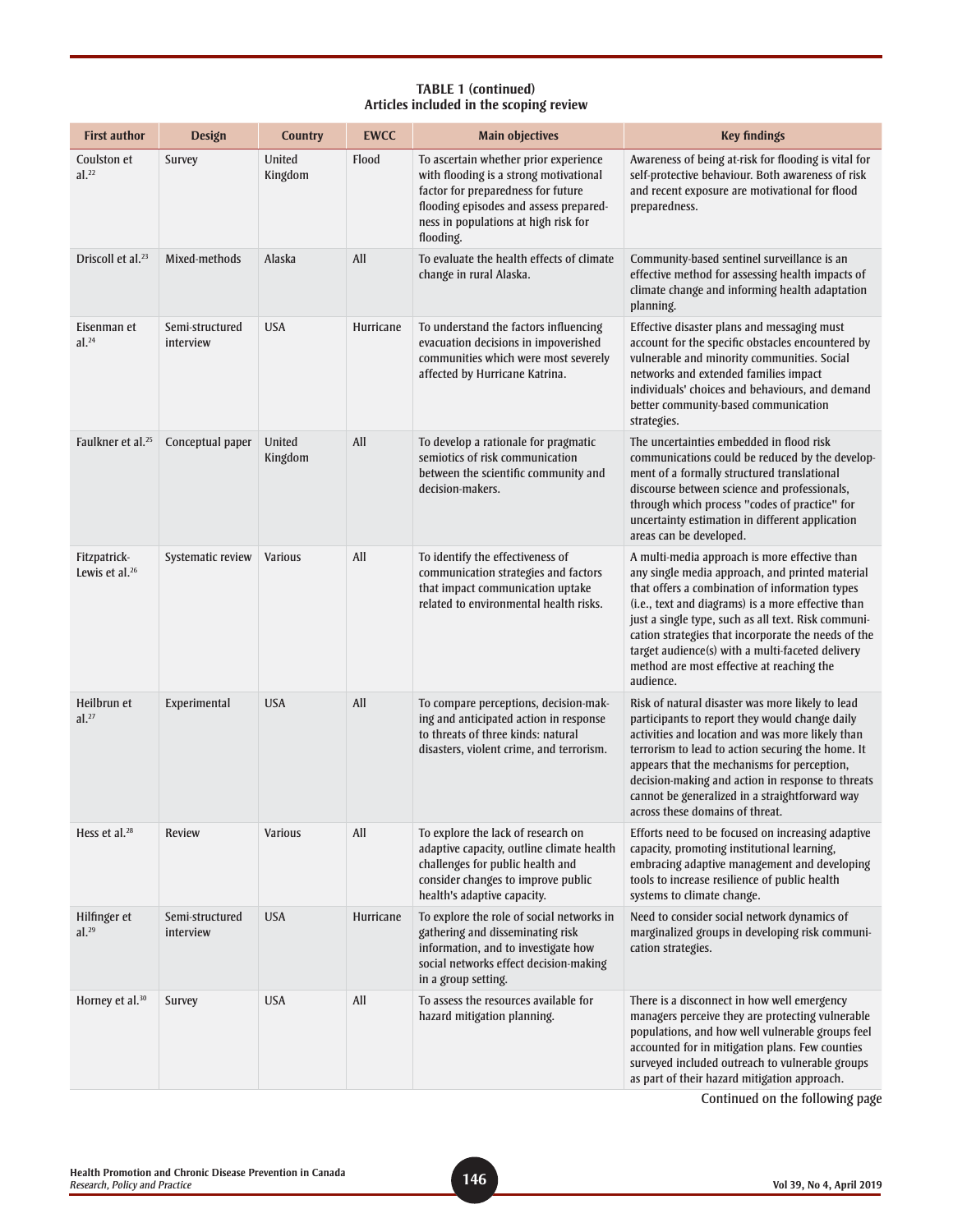| <b>First author</b>           | <b>Design</b>                  | <b>Country</b> | <b>EWCC</b> | <b>Main objectives</b>                                                                                                                                                                                                                                                                                                                                       | <b>Key findings</b>                                                                                                                                                                                                                                                                                                                                                                                                                                                                                                                                                                       |
|-------------------------------|--------------------------------|----------------|-------------|--------------------------------------------------------------------------------------------------------------------------------------------------------------------------------------------------------------------------------------------------------------------------------------------------------------------------------------------------------------|-------------------------------------------------------------------------------------------------------------------------------------------------------------------------------------------------------------------------------------------------------------------------------------------------------------------------------------------------------------------------------------------------------------------------------------------------------------------------------------------------------------------------------------------------------------------------------------------|
| Ireland et al. $31$           | Case study                     | Asia           | All         | To explore the role of collective action in<br>building adaptive capacity, with<br>particular attention on social networks.                                                                                                                                                                                                                                  | Collective action plays a significant role in<br>enhancing adaptive capacity and should be a<br>central part of climate change adaptation<br>strategies. Social networks are a particularly<br>important component of collective action for<br>building of adaptive capacity.                                                                                                                                                                                                                                                                                                             |
| Kellens et al. <sup>32</sup>  | Online survey<br>questionnaire | Belgium        | Flood       | To test a model (risk information<br>seeking and processing) on factors<br>related to perceived hazard knowledge,<br>response efficacy and information need.<br>This study aimed to look at the<br>mediating role of information need in<br>the model, and the differences in<br>information-seeking behaviour between<br>permanent and temporary residents. | Information need did not mediate risk perception<br>and perceived knowledge. People who were older,<br>had lived in the area longer, and considered the<br>information useful had the highest amount of<br>risk seeking behaviour. Perceiving an information<br>need does not necessarily result in higher rates of<br>seeking the information. Individual perceptions<br>of where the locus of control/responsibility lies<br>are more central to whether or not someone seeks<br>information and acts on it.                                                                            |
| Kellens et al. <sup>33</sup>  | Systematic review              | <b>Various</b> | Flood       | To systematically review the literature<br>on risk perception and risk communica-<br>tion in flood-risk research.                                                                                                                                                                                                                                            | There is no methodological standardization in<br>measuring and analyzing people's flood risk<br>perception or behaviour. Most studies are<br>exploratory and have not applied theoretical<br>frameworks. There is almost a complete absence<br>of true risk-communication research.                                                                                                                                                                                                                                                                                                       |
| Kim et al. $34$               | Semi-structured<br>interview   | <b>USA</b>     | Hurricane   | To measure pre-hurricane preparedness<br>behaviour on coping behaviour during a<br>hurricane.                                                                                                                                                                                                                                                                | The evaluation revealed that an integrated<br>connection to community-level communication<br>resources-comprising local media, community<br>organisations and interpersonal networks-has a<br>direct impact on the likelihood of engaging in<br>pre-hurricane preparedness activities and an<br>indirect effect on during hurricane preparedness<br>activities. Social risk perceptions increase the<br>likelihood of taking preventative steps before a<br>hurricane while personal risk perceptions are<br>positively related to engaging in preventative<br>action during a hurricane. |
| Kuhlicke et al. <sup>35</sup> | Commentary                     | Europe         | All         | To develop a model of social capacity<br>building which considers social<br>vulnerability, risk communication, and<br>risk education.                                                                                                                                                                                                                        | N/A                                                                                                                                                                                                                                                                                                                                                                                                                                                                                                                                                                                       |
| Maibach et al. <sup>36</sup>  | Conceptual paper               | <b>USA</b>     | All         | To apply the ecological model of public<br>health to examine the potential of<br>communication and marketing<br>interventions to influence population<br>behaviours.                                                                                                                                                                                         | At the social-network level, there is an urgent<br>need to identify and activate popular opinion<br>leaders within all strata of society, including the<br>government and commercial sectors. Personal<br>influence is a powerful source for social change.                                                                                                                                                                                                                                                                                                                               |
| Martin et al. <sup>37</sup>   | Survey                         | <b>USA</b>     | Wildfires   | To analyze the factors that influence risk<br>reduction behaviours among homeown-<br>ers in wildfire prone areas.                                                                                                                                                                                                                                            | Effects of knowledge and locus of responsibility<br>are mediated by homeowners' risk perceptions,<br>and beliefs in self-efficacy directly influence risk<br>reduction behaviours. Direct experience with<br>wildfire does not directly influence risk<br>mitigation-perception process.                                                                                                                                                                                                                                                                                                  |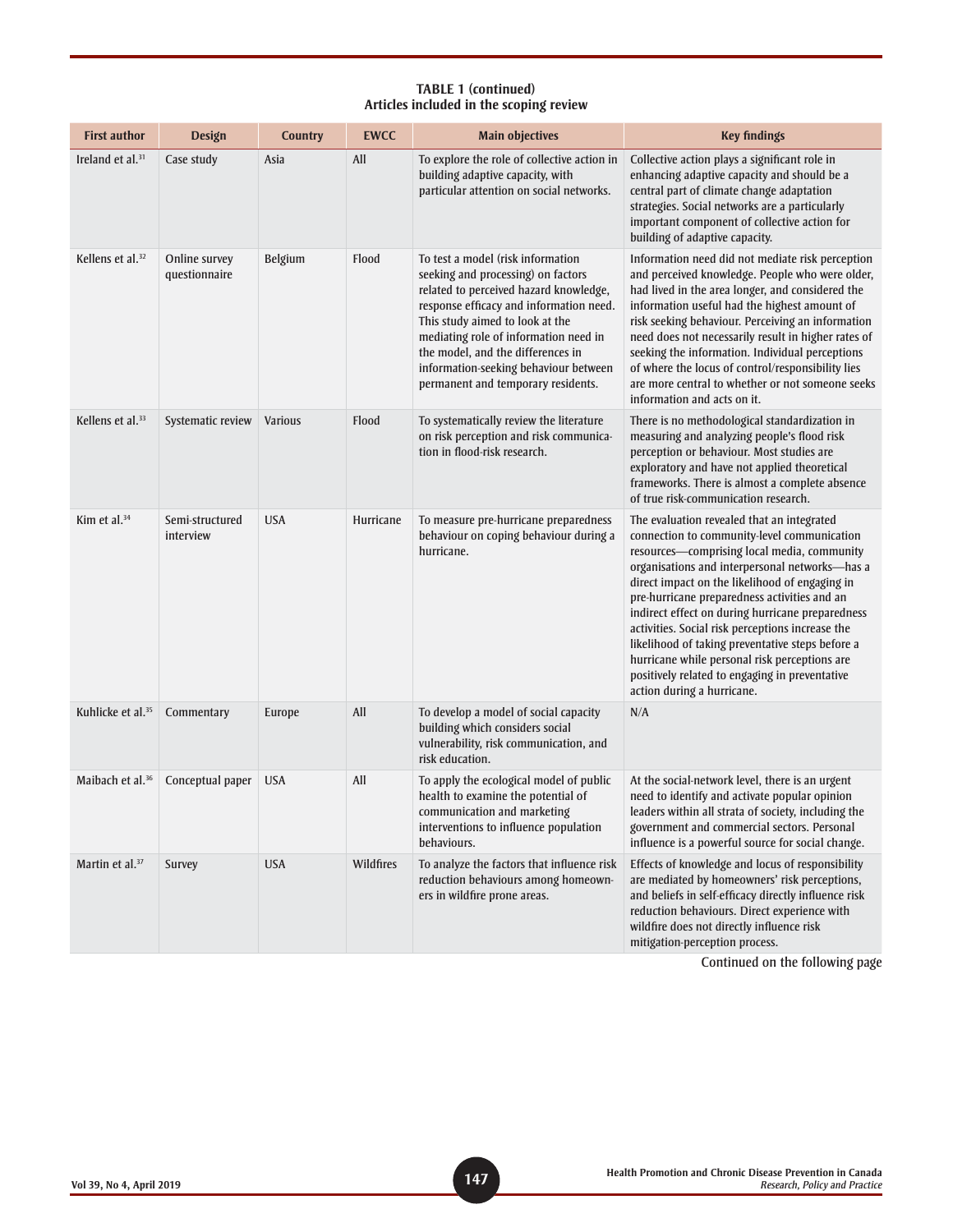| <b>First author</b>                | <b>Design</b>                                            | <b>Country</b>    | <b>EWCC</b> | <b>Main objectives</b>                                                                                                                                                                                                                                                                                                                                                                                                         | <b>Key findings</b>                                                                                                                                                                                                                                                                                                                                                                                                                                                                                                                                                                                          |
|------------------------------------|----------------------------------------------------------|-------------------|-------------|--------------------------------------------------------------------------------------------------------------------------------------------------------------------------------------------------------------------------------------------------------------------------------------------------------------------------------------------------------------------------------------------------------------------------------|--------------------------------------------------------------------------------------------------------------------------------------------------------------------------------------------------------------------------------------------------------------------------------------------------------------------------------------------------------------------------------------------------------------------------------------------------------------------------------------------------------------------------------------------------------------------------------------------------------------|
| Mullins et al. <sup>38</sup>       | Survey                                                   | United<br>Kingdom | Flood       | To measure the effect of ethnicity on<br>social responsibility and flood risk<br>preparedness behaviour.                                                                                                                                                                                                                                                                                                                       | Ethnic differences consistently exist within the<br>perceptions of householder and business groups<br>within communities (in different locations) which<br>have recent experience of flooding, but not in the<br>policy-maker group or in a community without<br>recent flood experience. The finding also suggests<br>three different levels of resilience and their<br>association with different ethnic groups. Future<br>research should conduct further analysis with<br>equal ethnic representation throughout each<br>community group so that more ethnic groups can<br>be investigated and compared. |
| O'Sullivan et<br>$al.^{39}$        | Community<br>based evaluation<br>and interview<br>design | Canada            | All         | To explore empirically the complexity of<br>disasters, to determine levers for action<br>where interventions can be used to<br>facilitate collaborative action, and to<br>promote health among high-risk<br>populations. The second purpose was to<br>build a framework for critical social<br>infrastructure and develop community-<br>based participatory research design to<br>promote population health and<br>resilience. | Promoting population health in a disaster context<br>requires a shift from risk management to one of<br>resilience, which by its very nature acknowledges<br>changing complexities. 'One size fits all' solutions<br>are not adequate to promote community<br>resilience. Instead, intervention design must<br>emerge from the complexity of the situation and<br>be tailored to the community context at any point<br>in time.                                                                                                                                                                              |
| Paterson et al. <sup>2</sup>       | Semi-structured<br>interview                             | Canada            | All         | To examine climate change adaptation<br>in the public health sector in Ontario.                                                                                                                                                                                                                                                                                                                                                | Health officials are concerned about how climate<br>change could exacerbate existing health issues or<br>create new health burdens. Adaptation is<br>currently taking the form of mainstreaming<br>climate change into existing public health<br>programs, and a lack of resources constrains the<br>sustainability of long-term adaptation programs.                                                                                                                                                                                                                                                        |
| Pidgeon et al. <sup>40</sup>       | Commentary                                               | Various           | All         | To outline the role for social and<br>behavioural science in climate change<br>research.                                                                                                                                                                                                                                                                                                                                       | N/A                                                                                                                                                                                                                                                                                                                                                                                                                                                                                                                                                                                                          |
| Poutiainen et<br>al. <sup>41</sup> | Systematic review                                        | Canada            | All         | To identify and examine what<br>adaptations are being developed to<br>adapt to the health effects of climate<br>change.                                                                                                                                                                                                                                                                                                        | 1) Health adaptation actions are predominantly<br>led by environmental organizations; 2) most<br>actions are occurring at national and regional<br>levels; 3) food and/or water contamination and<br>air quality are dominant climate change stimuli<br>for action; 4) responses predominantly reflect<br>awareness and research activities, with limited<br>evidence of substantive intervention; 5)<br>consideration of vulnerable groups is limited; and<br>6) climate change is usually considered alongside<br>other factors, if at all.                                                                |
| Rabinovich et<br>al. <sup>42</sup> | Experimental                                             | United<br>Kingdom | All         | To investigate the effect of beliefs about<br>the nature of purpose of science on<br>responses to uncertainty in climate<br>change risk communication.                                                                                                                                                                                                                                                                         | Uncertainty can enhance message effects when it<br>fits the audience's understanding of what science<br>is.                                                                                                                                                                                                                                                                                                                                                                                                                                                                                                  |
| Reynolds <sup>43</sup>             | <b>Review</b>                                            | <b>USA</b>        | All         | To explore the psychological underpin-<br>nings of risk assessment within emotion-<br>ally laden events and the risk communi-<br>cation practices that may facilitate<br>subject matter experts to provide the<br>facts assertively and productively.                                                                                                                                                                          | To influence public action to a threat, communi-<br>cators need to identify decisions that involve<br>moral and emotional component, as well as<br>logical components. Risk communicators need to<br>include emotions and efforts to leverage them in<br>stressful situations.                                                                                                                                                                                                                                                                                                                               |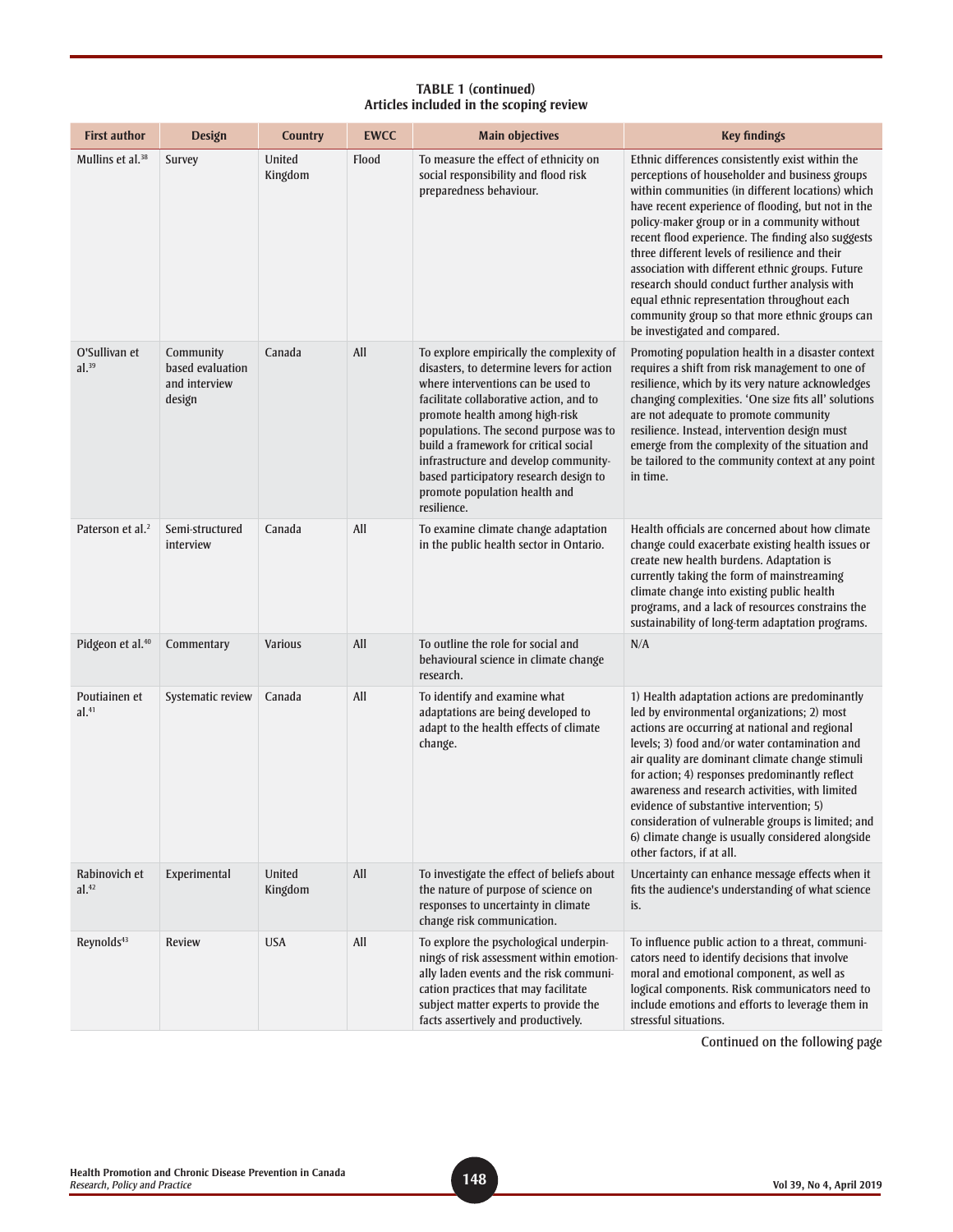| <b>First author</b>                  | <b>Design</b>                                               | <b>Country</b>     | <b>EWCC</b> | <b>Main objectives</b>                                                                                                                                                                                         | <b>Key findings</b>                                                                                                                                                                                                                                                                                                                                                                                                                                                                         |
|--------------------------------------|-------------------------------------------------------------|--------------------|-------------|----------------------------------------------------------------------------------------------------------------------------------------------------------------------------------------------------------------|---------------------------------------------------------------------------------------------------------------------------------------------------------------------------------------------------------------------------------------------------------------------------------------------------------------------------------------------------------------------------------------------------------------------------------------------------------------------------------------------|
| Roeser <sup>44</sup>                 | Conceptual paper                                            | <b>Netherlands</b> |             | To outline the potential role emotions<br>might play in effective risk communica-<br>tion and motivation for behaviour<br>change on extreme weather and climate<br>change adaptation.                          | Article describes a theoretical framework that sup-<br>ports idea that moral emotions play role in risk<br>communication and public engagement.<br>Emotions are often considered irrational states,<br>but ethics literature shows that dominant<br>technocratic approach to risk fails to touch<br>normative-ethical dimensions that people rely on<br>to assess and make decisions about risk.                                                                                            |
| Severtson <sup>45</sup>              | Survey                                                      | <b>USA</b>         | All         | To identify the influences of risk beliefs<br>and emotions on intention to act.                                                                                                                                | Participants' beliefs in problem seriousness<br>mediated influence on intention to measure<br>hazard and perceived susceptibility mediated<br>intention to mitigate risk.                                                                                                                                                                                                                                                                                                                   |
| Sheppard et<br>al. <sup>46</sup>     | Conceptual paper                                            | Canada             | All         | To describe a framework for community<br>engagement and capacity building for<br>climate change adaptation.                                                                                                    | The framework provides a template for a process<br>to integrate emission scenarios with both<br>mitigation and adaptation scenarios and to link<br>these with global strategies. Scenarios can be<br>spatialized at the local level to allow analysis of<br>climate change impacts, vulnerabilities and<br>adaptation, and make them more integrated into<br>planning process. Local knowledge and input into<br>the framing of scenarios are vital for defensibility<br>and public buy-in. |
| Spence et al. <sup>47</sup>          | Semi-structured<br>interview                                | United<br>Kingdom  | All         | To categorize how the different<br>psychological dimensions of climate<br>change affect behaviour.                                                                                                             | Risk communications techniques designed to<br>reduce psychological distance and to engage the<br>general public with climate change are promising.                                                                                                                                                                                                                                                                                                                                          |
| Stewart et al. <sup>48</sup>         | Semi-structured<br>interviews,<br>floodplain-wide<br>survey | Canada             | Flood       | To identify risk communications gaps<br>and discuss the range of strategies to<br>enhance information sharing,<br>bottom-up activity and partnership<br>development for EWCC preparedness.                     | External pressures exerted by regional floodplain<br>policies and procedures can restrict risk<br>communication and affect social vulnerability in<br>the rural floodplain. Policies promote the<br>establishment of community standards to<br>compensate for gaps in risk communication and<br>the development of partnerships between<br>floodplain communities.                                                                                                                          |
| Taylor-Clark et<br>al. <sup>49</sup> | Focus group                                                 | <b>USA</b>         | All         | To assess the role of communication on<br>perceptions of environmental health<br>effects, information seeking behaviour<br>and challenges to accessing and utilizing<br>information related to climate change. | Presentation of culturally relevant messages may<br>reduce knowledge gaps and facilitate action. Risk<br>communication efforts need to understand the<br>different sources and channels of information low<br>income minorities trust and use, to be effective.                                                                                                                                                                                                                             |
| Tinker <sup>50</sup>                 | Commentary                                                  | <b>USA</b>         | All         | To examine strategies for communica-<br>tion during extreme weather events that<br>engage stakeholders and encourage<br>individual and organizational behaviour<br>change.                                     | N/A                                                                                                                                                                                                                                                                                                                                                                                                                                                                                         |
| Wachinger et<br>al.51                | <b>Review</b>                                               | Europe             | All         | To review literature on risk perception<br>related to natural hazards.                                                                                                                                         | A risk perception paradox exists in that it is<br>assumed that high-risk perception will lead to<br>personal preparedness, but in fact the opposite<br>can occur if individuals with high-risk perception<br>still choose not to personally prepare themselves<br>in the face of a natural hazard.                                                                                                                                                                                          |
| Yamada et al. <sup>52</sup>          | Community<br>based experimen-<br>tal study                  | Japan              | Flood       | To measure the effect of flood risk<br>communication efforts on evacuation<br>behaviour.                                                                                                                       | Community based flood risk communication was<br>found to be effective for the enhancement of<br>residents' awareness of both self- and mutual<br>help efforts in community-based flood mitigation.                                                                                                                                                                                                                                                                                          |
| Zia et al. $53$                      | Survey                                                      | <b>USA</b>         | All         | To measure the effect of ideology on<br>concern for climate change.                                                                                                                                            | Ideology affects citizen understanding and<br>commitment to action on climate change.<br>Ideology trumps higher education and public<br>knowledge must cut across ideological divides if it<br>is to empower people to act on the climate issue.                                                                                                                                                                                                                                            |

**Abbreviations:** EWCC, extreme weather and climate change; N/A, not applicable.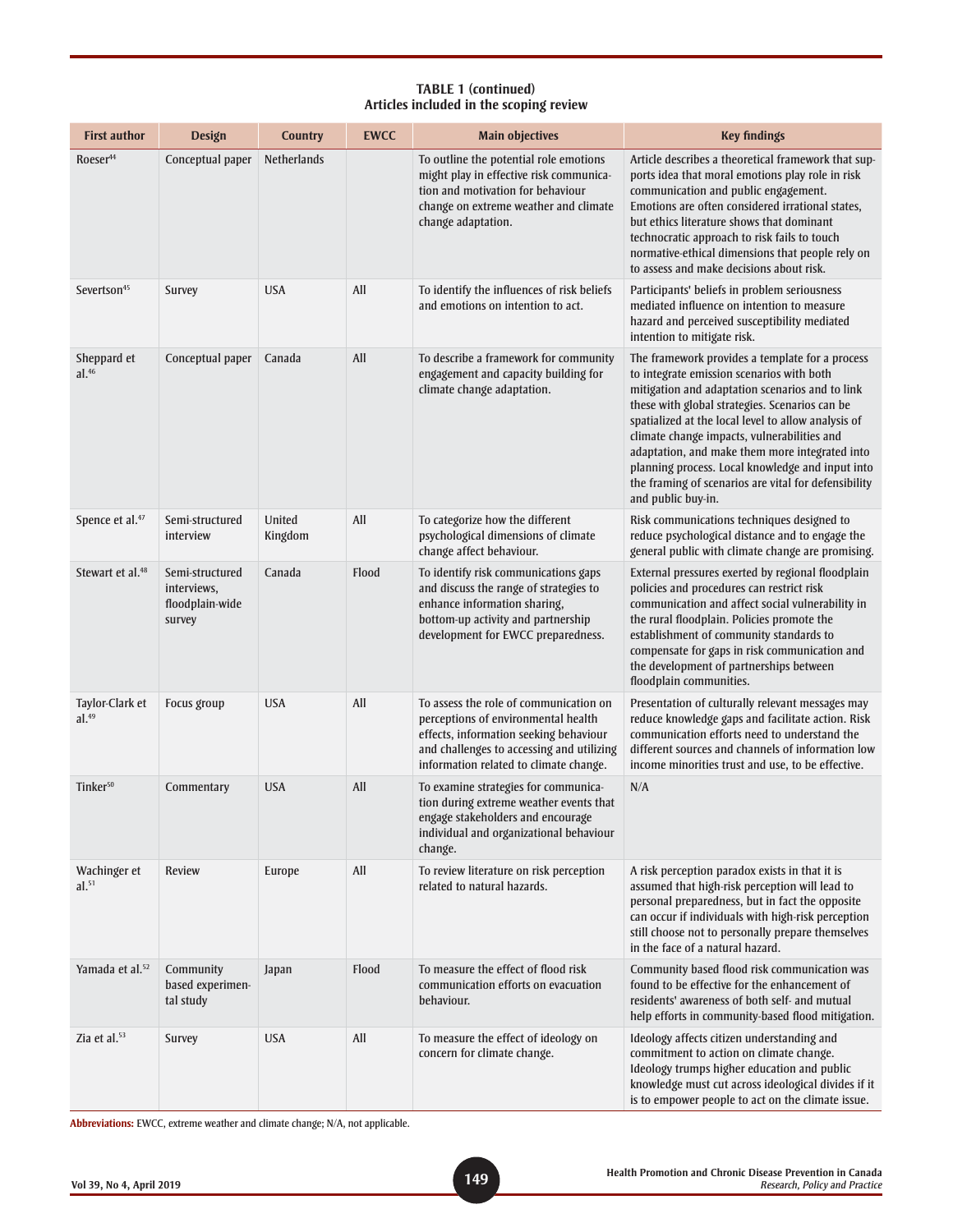| <b>TABLE 2</b>                          |  |
|-----------------------------------------|--|
| Risk communication practices identified |  |

| <b>Risk communication practice</b>                                                             | Articles <sup>a</sup> $(\%)$ | <b>Description</b>                                                                                                                                                                                                                                                                                                                                      |
|------------------------------------------------------------------------------------------------|------------------------------|---------------------------------------------------------------------------------------------------------------------------------------------------------------------------------------------------------------------------------------------------------------------------------------------------------------------------------------------------------|
| Presentations/workshops with<br>experts and/or community<br>16, 33, 37, 41, 42, 45, 48, 50, 52 | 9(21)                        | Public events where community members are<br>invited to learn and give their opinions and<br>experience related to a natural hazard or extreme<br>weather risk.                                                                                                                                                                                         |
| Public media (television, radio,<br>web-based) <sup>17,24,26,33,36,42,48,50,51</sup>           | 9(21)                        | Any risk communication practice conveyed<br>through radio, the internet or television.                                                                                                                                                                                                                                                                  |
| <b>Education and awareness</b><br>programs <sup>17,20,33,36,41,42,48</sup>                     | 7(16)                        | Advocacy work, such as citizen guidebooks and<br>education programs for children.                                                                                                                                                                                                                                                                       |
| Informal social network<br>communication <sup>17,24,36,48,52</sup>                             | 5(12)                        | Communication within community networks,<br>social networks, families and neighbourhoods.<br>Included 'word-of-mouth' communication.                                                                                                                                                                                                                    |
| Print materials (brochures, fact<br>sheets) <sup>17,26,41,42</sup>                             | 4(9)                         | Any paper-based resource used to communicate<br>risk, for example printed flood maps, risk sheets or<br>tip sheets.                                                                                                                                                                                                                                     |
| Community-based scenarios <sup>16,20,46,52</sup>                                               | 4(9)                         | Hypothetical situations posed to a group of<br>community members in a guided exercise with the<br>objective of creating a mitigation strategy or<br>compiling community perceptions about a risk.                                                                                                                                                       |
| Participatory management<br>strategies <sup>45,52</sup>                                        | 2(5)                         | A wide range of initiatives, such as community-<br>based sentinel systems or hazard maps. Hazard<br>maps are maps that graphically provide informa-<br>tion on inundation, surface temperature, landslide<br>probability or other risk related factors as well as<br>evacuation locations and routes in an easy-to-<br>understand format. <sup>52</sup> |
| Social media <sup>36,50</sup>                                                                  | 2(5)                         | Online applications and platforms, such as Twitter,<br>Facebook, Instagram, and others.                                                                                                                                                                                                                                                                 |

<sup>a</sup> Some articles identified more than one type of EWCC risk communication practice.

information.45 This was illustrated through interviews with low-income residents fleeing Hurricane Katrina where the low-prevalence of car ownership resulted in heavy reliance on public transportation infrastructure.<sup>24</sup> A disconnect was noted between how well emergency managers perceive they are protecting vulnerable groups, versus how well vulnerable groups feel accounted for in mitigation plans.30

The third and final theme addressed the importance of leveraging social networks and creating strategies housed [or based] in communities. For example, people were more aware of extreme weather risks and more likely to initiate protective activities if they were involved in a participatory exercise.51 Broader involvement of civil society organizations was also highlighted by a review that found that many CSOs, such as the Red Cross and YMCA, play important social roles in health adaptation and community engagement.<sup>32</sup> The reviewed studies suggest that public participation measures with diverse community stakeholders are the most effective means to create awareness of potential disasters, encourage individual responsive action, and increase community trust and cooperation in planning and messaging.23

#### *Evaluation of risk communication*

Community-based strategies were mostoften evaluated for their effectiveness in EWCC risk communication. For example, the production of community-based flood hazard and evacuation maps was identified as an "effective method of raising public awareness while fostering the active participation of the community".52 Evaluations also identified increased awareness of self- and mutual aid efforts in community-based flood mitigation. These results support community engagement practices around a specific threat,  $collaboration$  among key actors<sup>28</sup>, and enhancing self-efficacy, as key factors in successful risk communication.

One study described a community-based scenario that involved government, private sector and environmental groups working together to explore the implications of the proposed expansion of a

major port facility.20 A workshop presented 4 potential futures, ranging from an ideal "showcase region" to the most negative "development at all costs." The authors observed that the scenario exercise did not motivate meaningful followup actions. They concluded that the scenario approach is valuable for enabling "democratic dialogue" – and bringing together diverse perspectives – but does not act as an effective "catalyst for bringing about consensus-driven collaborative change in support of policy development and planning." The authors attributed weak engagement to poor identification of underlying value systems and a failure to create a shared foundational knowledge from which all participants could work.

A second study involved an iterative and participatory process for communitybased sentinel surveillance.<sup>23</sup> The process developed community metrics to measure the health impacts of climate change, and the evaluation examined the effectiveness of using community residents as central communication sources. It also considered how the process of collecting data served to increase residents' awareness of climate change impacts in their community. Community members became more aware and informed of health-related impacts and outcomes and became motivated to contribute to ongoing data collection and to plan for climate adaptation.

Effective risk communication was often defined as a two-way exchange of information between parties (e.g., government, public, community, expert).<sup>35</sup> Involving stakeholders in the risk communication planning and discussion stages may increase their commitment and overall satisfaction with mitigation and preparedness projects.<sup>16</sup> This highlights the importance of bidirectional communication and stakeholder engagement in EWCC risk communications.

#### *Information-gathering and validation workshop*

Comments and evaluations from the oneday information-gathering and validation workshop were used to validate our final search strategy [updated in 2016]. Themes from the scoping review were shown to participants who described experiences with relevant practices from the literature. Two key themes arose during the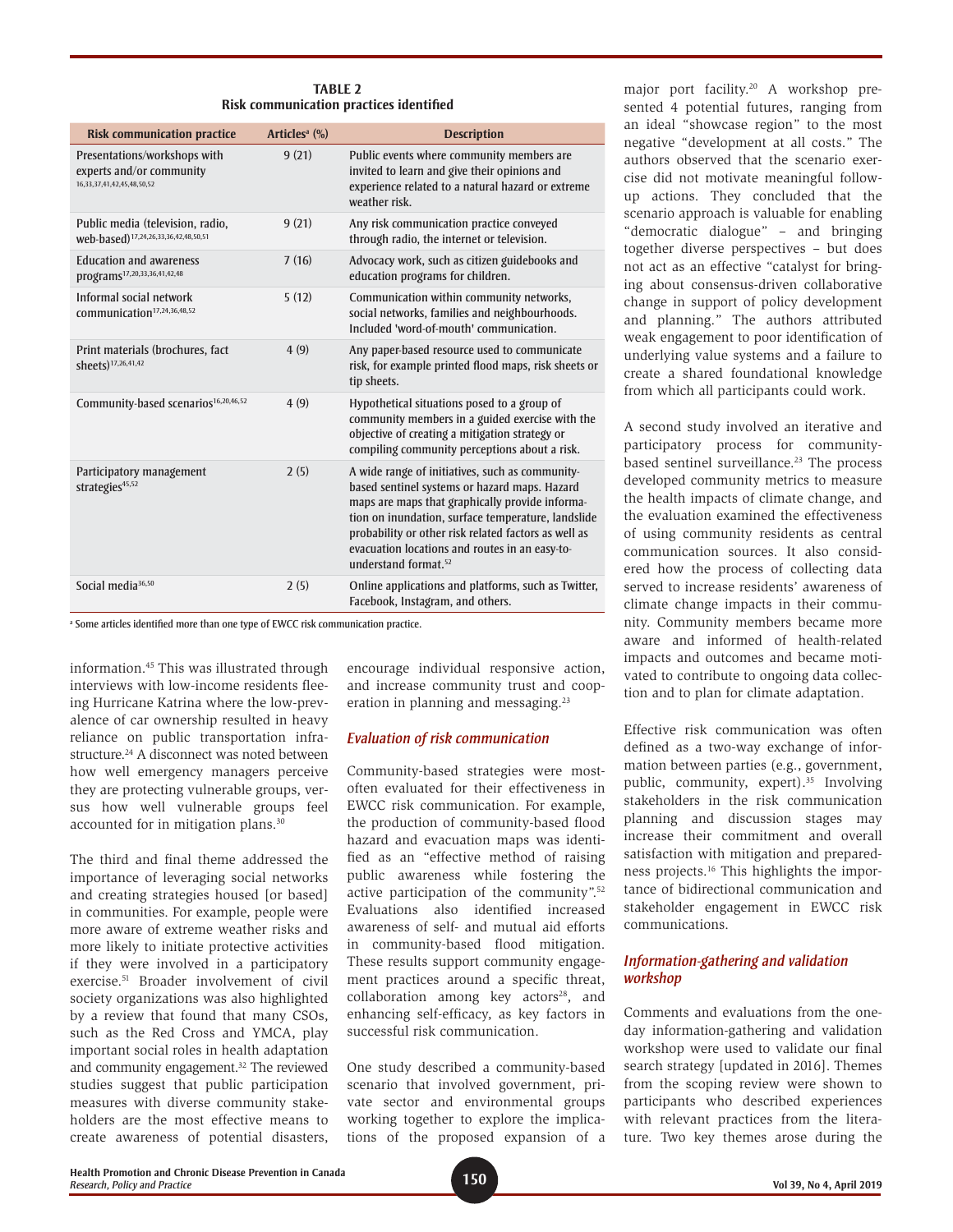#### **TABLE 3 Factors that facilitate or impede the success of risk communication strategies**

| <b>Thematic area</b>       | <b>Influencing factors</b>                                                           |
|----------------------------|--------------------------------------------------------------------------------------|
| Risk perception            | Self-efficacy <sup>15,37</sup>                                                       |
|                            | Political ideology <sup>17,38,53</sup>                                               |
|                            | Knowledge of and experience with hazards <sup>15,17,22,27,33,35,37,38,40,45,51</sup> |
|                            | Population socioeconomic status <sup>51</sup>                                        |
|                            | Emotions/psychological impacts <sup>17,35,40,44,45,47</sup>                          |
|                            | Duration of residence in area <sup>17,33,35,37,51</sup>                              |
|                            | Information preferences <sup>15,17,22,33,35,38,40,45,47</sup>                        |
|                            | Trust in information provider <sup>15,17,27,33,35,37,38,40,42,45,47,51</sup>         |
|                            | Efficacy and cost of mitigation <sup>15</sup>                                        |
| Vulnerable populations     | Include during planning <sup>20,24,30,35,38,39,52</sup>                              |
|                            | Flexible definitions of vulnerability <sup>17,30,35,39,38</sup>                      |
|                            | Involve social networks <sup>17,20,24,39,52</sup>                                    |
|                            | Remove barriers to communication <sup>17,35,38,39,52</sup>                           |
|                            | Address economic issues <sup>20,24,52</sup>                                          |
|                            | Address transportation issues <sup>20,24,30,38,39,52</sup>                           |
|                            | Establishing trust with authorities <sup>17,24,30,35,39,52</sup>                     |
| Community-based strategies | Collaborative hazard maps <sup>19,52</sup>                                           |
|                            | Community-based scenarios <sup>14,16,20,39,46</sup>                                  |
|                            | Inclusive "awareness-raising" projects <sup>51,23</sup>                              |
|                            |                                                                                      |

workshop: challenges related to (i) communicating uncertainty and (ii) communitybased participation.

The stakeholder group identified two EWCC risk communications strategies as priorities: participatory flood/hazard mapping and using case study examples in messaging. Several articles in the scoping review mentioned the power of stories and personal narratives in making EWCC messaging more readily accessible and bidirectional. Unlike official messaging from a government agency, community residents can more easily relate to stories and share their own experiences with other community members.

Key priorities included: engaging community stakeholders in the "broader social fabric" (e.g., Boys and Girls Clubs, community centres) on climate change issues; expanding traditional networks to include inter-institutional expertise among provincial, municipal, and federal actors; and developing differentiated risk-communication strategies for rural and urban areas.

Practitioners agreed that communicating EWCC risks effectively requires individuals

and communities to develop self-efficacy and empowerment. This is accomplished by ensuring that community members take an active role in developing preparedness messages for fellow residents. Two participants expressed concern that EWCC risk communications with socioeconomically vulnerable populations must be handled sensitively because such vulnerable audiences do not self-identify as being vulnerable. Participants expressed concern that EWCC risk communication seems to only focus on physical infrastructure and does not address sociodemographic issues. Workshop participants concluded that EWCC risk communicators should use community-based approaches that also connect with and support the specific messaging needs of intergenerational audiences.

Another theme from the workshop was the need to support communities of practice for EWCC risk communication. In part, this workshop guidance reflects the diverse range of audiences and outlets for EWCC messaging and materials. Crosssectoral communities of practice could help to plan and communicate more broadly and support more effective and integrated communications. Workshop participants agreed that media partnerships should be developed to create credible and well-accepted messages that help build social capacity for climate adaptation.

The scoping review and validation workshop both identified factors that may influence risk communication effectiveness—self-efficacy, prior experience with a hazard, trust in the risk communicator, and duration of residence in risk-prone areas—but these may have limited generalizability to EWCC because they have predominantly come from evaluations of risk communications related to flooding. Challenges to EWCC risk communication include bridging shorter-term hazard preparedness with long-term climate adaptation. One model called "Local Climate Change Visioning" outlined linking mitigation and adaptation measures through community scenario planning, a process that includes facilitation.<sup>46</sup> This model involved informal communication or storytelling networks for flood and climate change scenario planning in Vancouver, British Columbia. It did not address the use of specific risk messages but did highlight participatory processes and inclusive planning examples supported by other retrieved studies.

### *A framework to address knowledge gaps*

Workshop participants reported knowledge gaps similar to those identified in the scoping review (Table 4). One consistent question revolved around whether to disentangle EWCC from messaging, and how to make messages sensitive to community differences and characteristics. Some participants believed referencing climate change reduces the impact and absorption of messages and that implying that extreme weather events are caused by climate change may be counterproductive. The public has learned from various inaccurate sources that the pattern of extreme weather events is cyclical and normal rather than well-correlated with a longterm shift to a more unpredictable and threatening climate reality. This led to a debate about when it is effective to use the term "climate change" in risk communications.

While many studies recommended a multimedia approach to risk communication, there is little consensus on what this should look like for EWCC, and the lack of conceptual frameworks across disciplines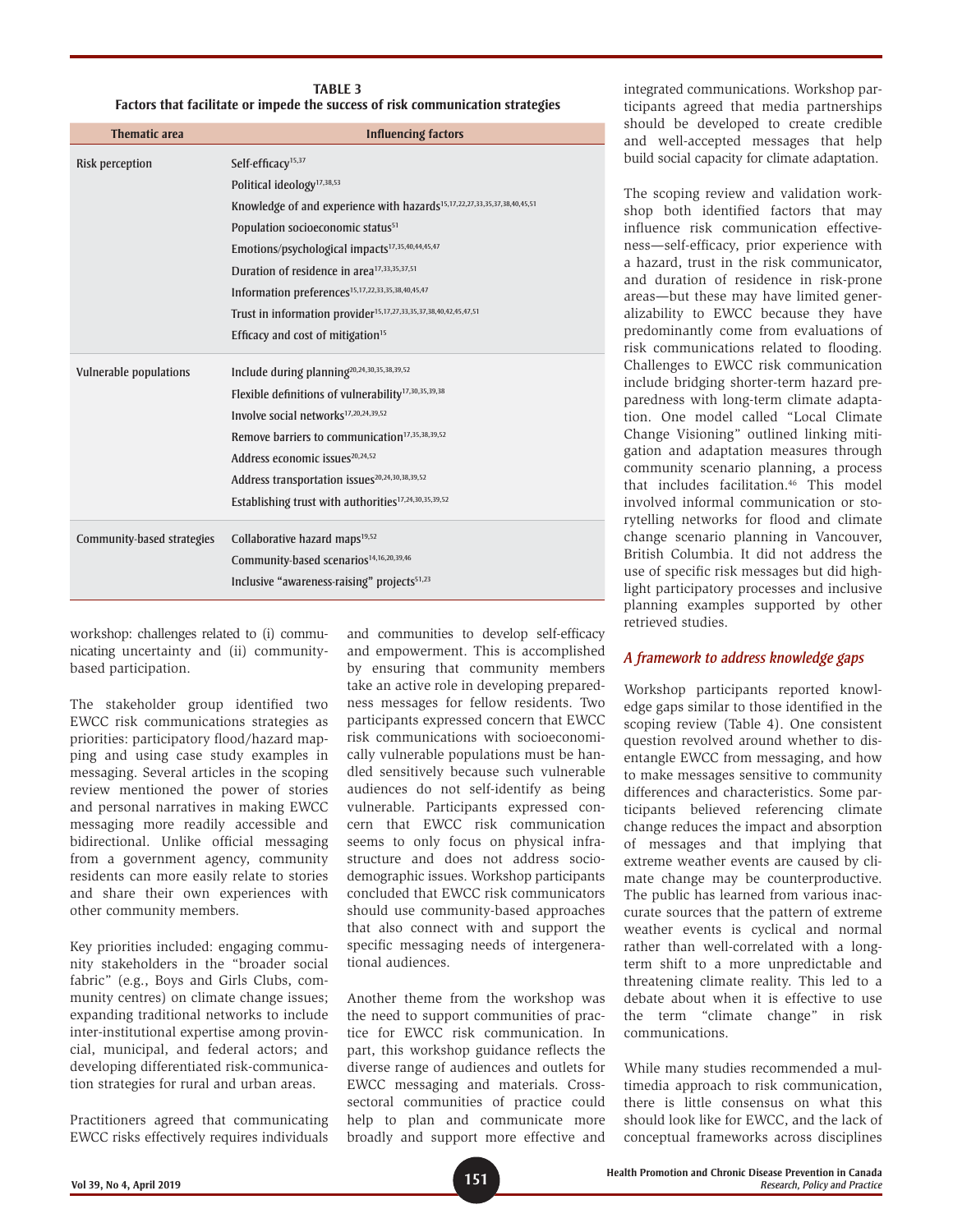**TABLE 4 Research gaps identified in the literature**

| Research gap identified                                                                 | <b>Articles</b> |
|-----------------------------------------------------------------------------------------|-----------------|
| Limited consideration of social units (households and extended families)                | 8               |
| No standard methodology for measuring risk perception and hazard preparedness intention | 9               |
| Little integration of community vulnerability assessments in future planning            | 8               |
| Lack of empirical studies and application of theoretical frameworks                     | 11              |
| Lack of application of social science or behaviour change models                        | 5               |
| Lack of evaluation and validation of risk communication                                 |                 |

and jurisdictions in the risk communication field was noted in two systematic reviews.<sup>26,33</sup>

Following the scoping review and validation workshop, a preliminary conceptual framework was developed to address the identified knowledge gaps and support public health practitioners during EWCC risk communication. The framework was also intended to support the adaptive capacity of public health practitioners and decision makers. The preliminary conceptual framework (Figure 2) encompasses both a short-term timescale to address risk communications for extreme weather and a long-term timescale that addresses risk communications for climate change.

The conceptual framework includes a knowledge translation and dissemination feedback cycle which involves communities and public health policy decision-makers. The feedback cycle intersects with horizontal local and institutional efforts to communicate EWCC risk, build adaptive capacity and coordinate recommended actions across short- and long-term timescales. In the conceptual framework, communities receive risk messages and share feedback in the form of content and lived experience with the public health practitioners and decision-makers who then intelligently adapt EWCC materials in response to grassroots feedback as part of an ongoing process. By applying several of the methods highlighted in the scoping review (e.g., community engagement, targeting audiences, creating adaptive management systems), this model visually represents how public health policy makers, decision makers and educators could become integral to a risk communication framework whose goal is to continually enhance adaptive capacity to climate change and build community resilience.

# **Discussion**

Results from the scoping review and information-gathering and validation workshop highlight important features regarding EWCC risk communication strategies and related practices. The scoping literature review covered diverse issues, jurisdictions and decision-making bodies. It identified methodological approaches and gaps that can affect research outcomes. Public media, community workshops and expert presentations were the most common practices cited for communicating extreme weather risk. Eighteen articles covered how inclusive community-based approaches, such as hazard mapping and scenario planning, allow decision-makers, such as government, to work alongside the general public in a way that encourages mutual respect and increases individual action. This type of communication practice could present a unique opportunity for public health practitioners, who often rely on promotional messaging such as temperature alerts, as EWCC risk communication tools.2

Grey literature identified that humanitarian organizations such as the Red Cross are taking the lead in social media, disaster preparedness, health adaptation and community engagement.<sup>41</sup> These include preparedness iPhone apps and combining local radio, SMS and crisis mapping into community-sourced-communication tools for extreme weather events and citizen preparedness.54 Public participation measures with diverse community stakeholders appear to be the most effective means to raise awareness of disaster preparedness, promote effective individual responses and increase community trust and cooperation in planning and messaging.



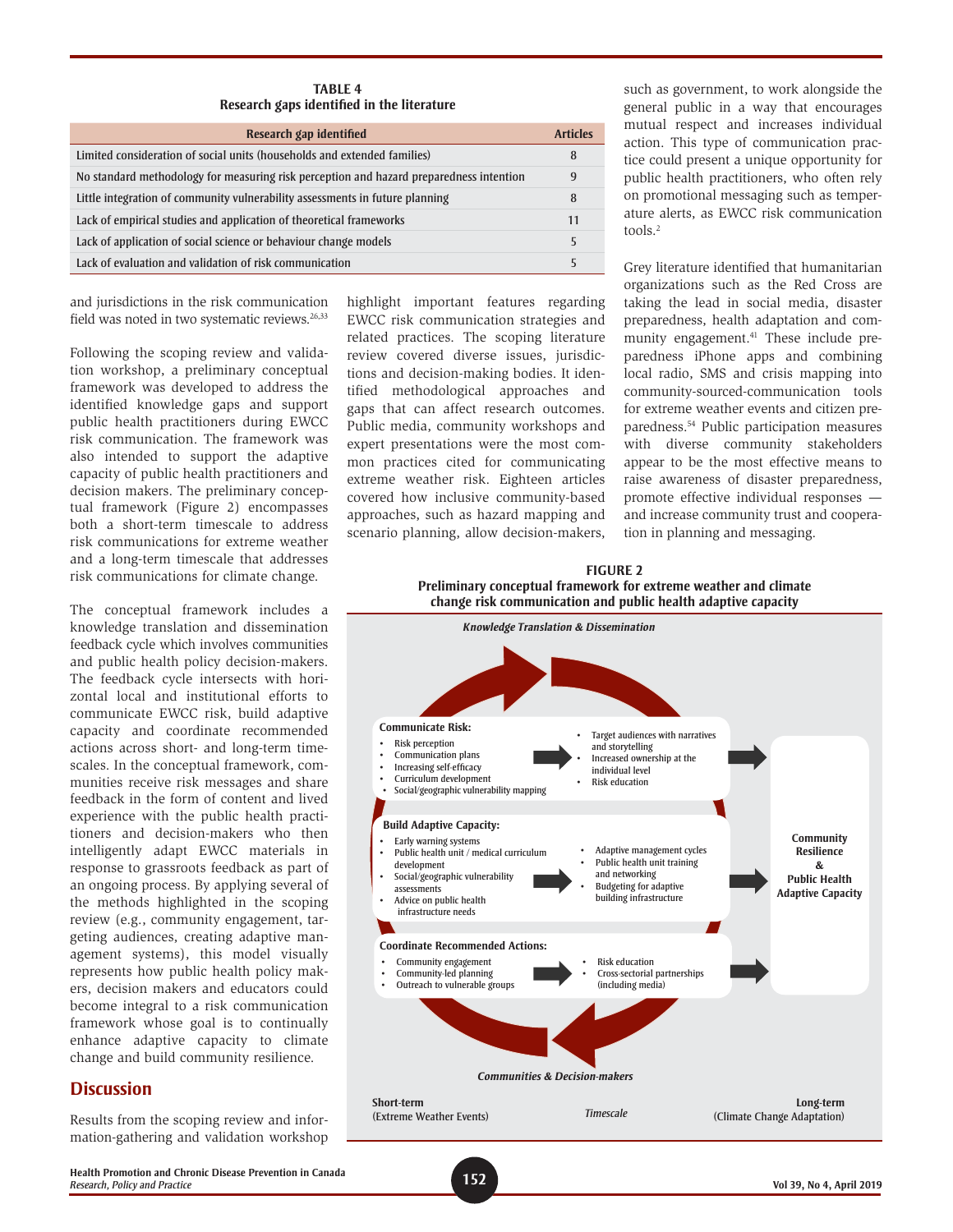A common theme among communication articles was addressing risk perception. Many variables affect how EWCC events are perceived and addressed by individuals and communities. Factors such as selfefficacy, personal experience with hazards, and how long individuals have lived in a potentially affected location all contributed to the perception of the level of threat of an extreme weather event. The state of individual and community risk perception is important to consider in any EWCC risk communication strategy. None of the eighteen articles that addressed risk perception evaluated risk communication strategies, yet it appears some of these factors influence risk perception (e.g., self-efficacy, duration of residence) while others can predict whether individuals will act (e.g., response efficacy).

Despite many authors highlighting that risk communications should be understood as a "two-way exchange between parties," the current literature suggests that most communication is a uni-directional warning from decision-makers to an uninvolved public, rather than a dialogue.<sup>50</sup> Thus, EWCC is largely being discussed at a high level through official media or advocacy campaigns and less so at the household or community level, and is not well integrated across platforms. Tailored, people-centered risk communication practices have been shown to be more effective than top-down approaches.<sup>55</sup>

Research gaps surrounding EWCC risk communications included a shortage of empirical studies and a limited amount of applied theory in study design and execution. Because extreme weather events sometimes occur with little warning, measuring pre-event preparedness and behaviour change is difficult. Even so, the reviewed literature is context specific and difficult to use to generate programs and frameworks because the approaches to measuring variables such as risk perception and a willingness to act are not cohesive or consistent. Another gap in the research was a lack of evaluation of current risk communications strategies. Several authors highlighted poor integration of community-led initiatives in future planning, often because such initiatives were not properly evaluated. The final major gap in the research base relates to a focus on individuals, at the expense of the household and extended family networks. In relation to vulnerable communities (and wider society), authors argued that research should address how decisionmaking within families affects risk perception and responses during extreme weather events. Future research might therefore include families and various intimate social groupings as a starting point in theoretical frameworks and allow analysis of household dynamics as they pertain to preparedness activity for EWCC risks. Due to the English language restriction used to search published and grey literature, it is possible that relevant research and risk communication efforts were not captured in our scoping review.

The literature shows that a promising risk communications strategy for decision makers and scientists is to acknowledge uncertainty to counter scepticism, improve communication transparency, and enhance trust and credibility.18,42 Improved communications about uncertain aspects of climate change require collaboration<sup>25</sup> and carefully targeting messages to each unique audience.42 Bridging the knowledge divide between experts and the public to improve risk communication is necessary and could include developing risk communications standards and improving knowledge exchange among complementary domains of learning and practice.25

While the relationship between extreme weather and climate change is increasingly clear, the reviewed literature suggests that researchers have not been able to identify risk communication strategies that span the short- and long-term responses recommended for key audiences. Some studies referred generally to "climate change" but did not provide specific examples of potential threats or climate impacts, making it difficult to identify key approaches that would be effective in communicating a wide variety of risks to a disparate set of audiences. The conceptual framework presented here is intended not only to support EWCC risk communication, but also to build adaptive capacity and coordinate recommended actions across short- and long-term timescales.

# **Conclusion**

To meet the OPHS 2018 requirements, public health unit staff need to engage in effective risk communication that motivate local actions to mitigate the effects of extreme weather and climate change. The issue for public health professionals is that there is little evidence on which to base risk communication strategies,<sup>56</sup> particularly for the long-term impacts of climate change. Best practices include community engagement, initiatives to enhance self-efficacy of individuals and communities, targeting unique audiences and bi-directional communications among leaders and stakeholders. Promising practices such as stakeholder coordination, participatory workshops and addressing vulnerable populations are similar to emerging best practice.

Public health practitioners and decision makers are important intermediaries in EWCC risk communications and provide necessary knowledge to motivate a healthy response to evidence of accumulating EWCC risks.<sup>57</sup> Extreme weather related to climate change is a growing threat to Canadians. Preparedness for and actions taken at individual, family, community, organizational and system levels can mitigate risks associated with these threats. Based on the evidence review, risk communication efforts during short-term extreme weather events appear to be more effective than efforts to communicate risk around climate change. This distinction could highlight a unique opportunity for public health to adapt strategies commonly used for extreme weather to climate change.

# **Acknowledgements**

This project was funded by Public Health Ontario. We thank the library services team at Public Health Ontario for developing and running the search strategies for the scoping review, in particular Allison McArthur, Susan Massarella, Lindsay Harker and Sarah Morgan. We also thank Cathy Mallove for sharing her communications expertise throughout the project.

# **Conflicts of interest**

The authors declare no conflicts of interest.

# **Authors' contributions and statement**

EM drafted and revised the manuscript. SK designed the project, screened articles, developed the conceptual framework and reviewed the manuscript. AD reviewed and screened articles for relevance, drafted the workshop report and reviewed the manuscript. RC supervised the project and reviewed the manuscript. BS supervised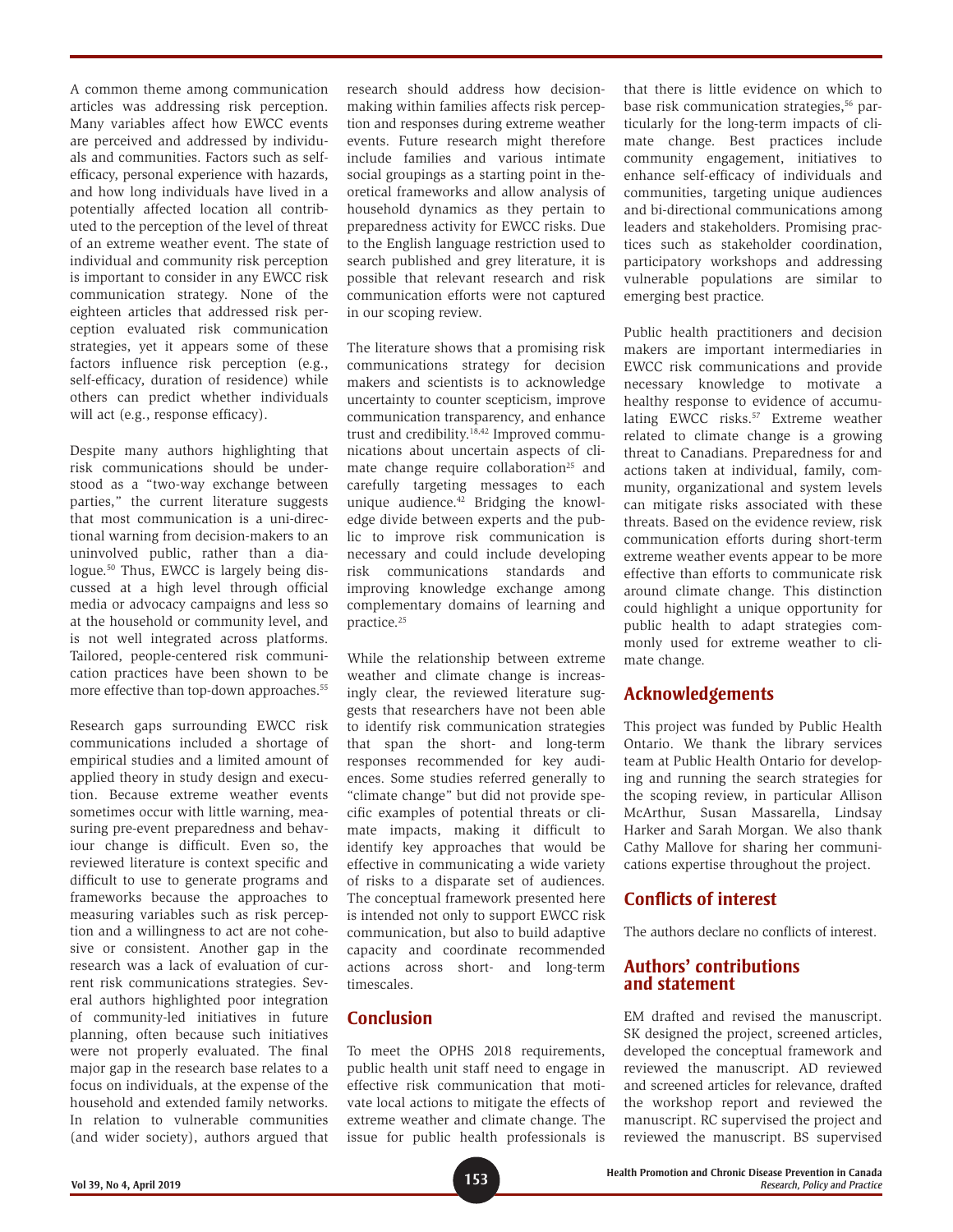the project, developed the conceptual framework and reviewed the manuscript.

The content and views expressed in this article are those of the authors and do not necessarily reflect those of the Government of Canada.

# **References**

- 1. Trenberth K. Framing the way to relate climate extremes to climate change. Climatic Change. 2012;115: 283-90.
- 2. Paterson JA, Ford JD, Ford LB, et al. Adaptation to climate change in the Ontario public health sector. BMC Public Health. 2012;12:452.
- 3. Ebi KL, Berry P, Hayes K, et al. Stress testing the capacity of health systems to manage climate change-related shocks and stresses. Int J Environ Res Public Health. 2018;15(11):2370.
- 4. Levison MM, Butler AJ, Rebellato S, Armstrong B, Whelan M, Gardner C. Development of a climate change vulnerability assessment using a public health lens to determine local health vulnerabilities: an Ontario Health Unit experience. Int J Environ Res Public Health. 2018;15(10):2626.
- 5. Buse CG. Why should public health agencies across Canada conduct climate change and health vulnerability assessments? Can J Public Health. 2018;109(5-6):782-5.
- 6. Salman AM, Li Y. Flood risk assessment, future trend modeling, and risk communication: a review of ongoing research. Nat Hazards Rev. 2018; 19(3).
- 7. Ontario Agency for Health Protection and Promotion (Public Health Ontario), Brecher RW, Copes R. EOH fundamentals: risk communication. Toronto (ON): Queen's Printer for Ontario; 2016.
- 8. McMartin DW, Sammel AJ, Arbuthnott K. Community response and engagement during extreme water events in Saskatchewan, Canada and Queensland, Australia. Environ Manage. 2018; 61(1):34-45.
- 9. Dodd W, Scott P, Howard C. Lived experience of a record wildfire season in the Northwest Territories, Canada. Can J Public Health. 2018;109(3): 327-37.
- 10. Pilla F, Gharbia SS, Lyons R. How do households perceive flood-risk? The impact of flooding on the cost of accommodation in Dublin, Ireland. Sci Total Environ. 2019;650(Pt 1): 144-54.
- 11. Blashki G, Armstrong G, Berry HL, et al. Preparing health services for climate change in Australia. Asia-Pacific Journal of Public Health. 2011;23(2 suppl):133S-143S.
- 12. Arksey H and O'Malley L. Scoping studies: towards a methodological framework. Int J Soc Res Methodol. 2005;8(1):19-32.
- 13. Akompab DA, Bi P, Williams S, et al. Heat waves and climate change: applying the health belief model to identify predictors of risk perception and adaptive behaviours in Adelaide, Australia. Int J Environ Res Public Health. 2013;10(6):2164-84.
- 14. Bajayo R. Building community resilience to climate change through public health planning. Health Promotion Journal of Australia. 2012; 23(1):30-6.
- 15. Bubeck P, Botzen WJ, Aerts JC. A review of risk perceptions and other factors that influence flood mitigation behavior. Risk Analysis. 2012;32(9): 1481-95.
- 16. Buchecker M, Menzel S, Home R. How much does participatory flood management contribute to stakeholders' social capacity building? Empirical findings based on a triangulation of three evaluation approaches. Natural Hazards and Earth System Science. 2013;13(6):1427-44.
- 17. Burningham K, Fielding J, Thrush D. 'It'll never happen to me': understanding public awareness of local flood risk. Disasters. 2008;32(2):216-38.
- 18. Buys L, Aird R, van Megen K, et al. Perceptions of climate change and trust in information providers in rural Australia. Public Understanding of Science. 2014;23(2):170-88.
- 19. Cadag JRD, Gaillard JC. Integrating knowledge and actions in disaster risk reduction: the contribution of participatory mapping. Area. 2012; 44(1):100-9.
- 20. Cairns G, Ahmed I, Mullett J, et al. Scenario method and stakeholder engagement: critical reflections on a climate change scenarios case study. Technological Forecasting and Social Change. 2013;80(1):1-10.
- 21. Chen V, Banerjee D, Liu L. Do people become better prepared in the aftermath of a natural disaster? The hurricane Ike experience in Houston, Texas. Journal of Public Health Management & Practice. 2012;18(3): 241-9.
- 22. Coulston JE, Deeny P. Prior exposure to major flooding increases individual preparedness in high-risk populations. Prehospital & Disaster Medicine. 2010;25(4):289-95.
- 23. Driscoll DL, Sunbury T, Johnston J, et al. Initial findings from the implementation of a community-based sentinel surveillance system to assess the health effects of climate change in Alaska. Int J Circumpolar Health. 2013;7.
- 24. Eisenman DP, Cordasco KM, Asch S, et al. Disaster planning and risk communication with vulnerable communities: lessons from Hurricane Katrina. Am J Public Health. 2007;97(Suppl 1):S109-15.
- 25. Faulkner H, Parker D, Green C, et al. Developing a translational discourse to communicate uncertainty in flood risk between science and the practitioner. Ambio. 2007;36(8):692-703.
- 26. Fitzpatrick-Lewis D, Yost J, Ciliska D, et al. Communication about environmental health risks: a systematic review. Environmental Health: A Global Access Science Source. 2010;  $9.67.$
- 27. Heilbrun K, Wolbransky M, Shah S, et al. Risk communication of terrorist acts, natural disasters, and criminal violence: comparing the processes of understanding and responding. Behav Sci Law. 2010;28(6):717-29.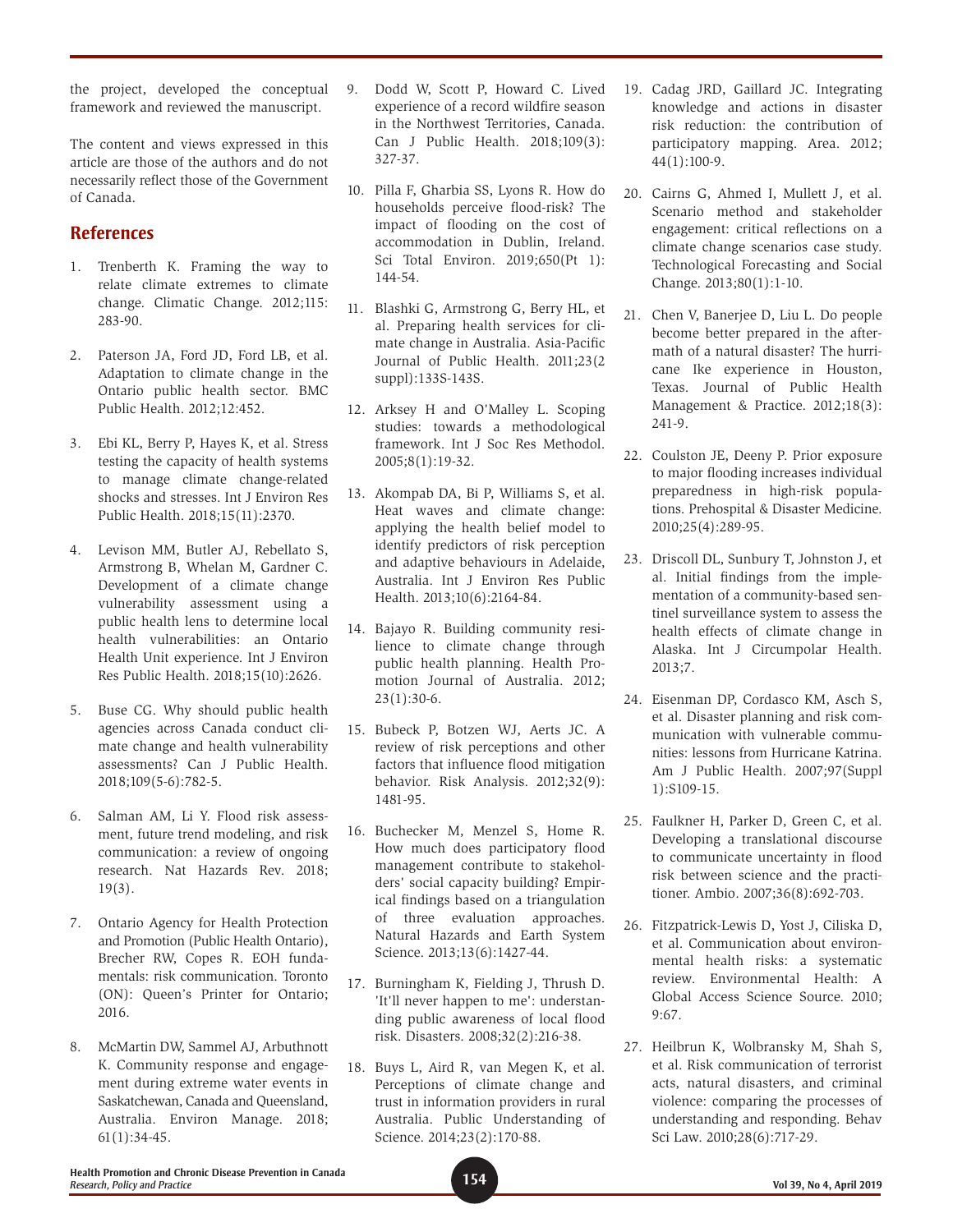- 28. Hess JJ, McDowell JZ, Luber G. Integrating climate change adaptation into public health practice: using adaptive management to increase adaptive capacity and build resilience. Environ Health Perspect. 2012; 120(2):171-9.
- 29. Hilfinger Messias DK, Barrington C, Lacy E. Latino social network dynamics and the Hurricane Katrina disaster. Disasters. 2012;36(1):101-21
- 30. Horney JA, Nguyen M, Cooper J, et al. Accounting for vulnerable populations in rural hazard mitigation plans: results of a survey of emergency managers. Journal of Emergency Management. 2013;11(3):201-11.
- 31. Ireland P, Thomalla F. The role of collective action in enhancing communities' adaptive capacity to environmental risk: an exploration of two case studies from Asia. PLoS Currents.  $2011:1-16$ .
- 32. Kellens W, Zaalberg R, De Maeyer P. The informed society: an analysis of the public's information-seeking behavior regarding coastal flood risks. Risk Analysis. 2012;32(8): 1369-81.
- 33. Kellens W, Terpstra T, De Maeyer P. Perception and communication of flood risks: a systematic review of empirical research. Risk Analysis. 2013;33(1):24-49.
- 34. Kim YC, Kang J. Communication, neighbourhood belonging and household hurricane preparedness. Disasters. 2010;34(2):470-88.
- 35. Kuhlicke C, Steinfuhrer C. Social capacity building for natural hazards: a conceptual frame. CapHaz-Net WP1 Report, Helmholtz Centre for Environmental Research – UFZ: Leipzig [Internet]. 2010. Available at: [http://](http://caphaz-net.org/outcomes-results/CapHaz-Net_WP1_Social-Capacity-Building.pdf) [caphaz-net.org/outcomes-results](http://caphaz-net.org/outcomes-results/CapHaz-Net_WP1_Social-Capacity-Building.pdf) [/CapHaz-Net\\_WP1\\_Social-Capacity](http://caphaz-net.org/outcomes-results/CapHaz-Net_WP1_Social-Capacity-Building.pdf) [-Building.pdf](http://caphaz-net.org/outcomes-results/CapHaz-Net_WP1_Social-Capacity-Building.pdf)
- 36. Maibach EW, Roser-Renouf C, Leiserowitz A. Communication and marketing as climate change-intervention assets a public health perspective. Am J Prev Med. 2008;35(5): 488-500.
- 37. Martin WE, Martin IM, Kent B. The role of risk perceptions in the risk mitigation process: the case of wildfire in high-risk communities. J Environ Manage. 2009;91(2):489-98.
- 38. Mullins A, Soetanto R. Ethnic differences in perceptions of social responsibility: informing risk communication strategies for enhancing community resilience to flooding. Disaster Prev Manage. 2013;22(2): 119-31.
- 39. O'Sullivan T, Kuziemsky CE, Toal-Sullivan D, et al. Unravelling the complexities of disaster management: a framework for critical social infrastructure to promote population health and resilience. Soc Sci Med. 2013;93:238-46.
- 40. Pidgeon N, Fischhoff B. The role of social and decision sciences in communicating uncertain climate risks. Nature Climate Change. 2011;1:35-41.
- 41. Poutiainen C, Berrang-Ford L, Ford J, et al. Civil society organizations and adaptation to the health effects of climate change in Canada. Public Health. 2013;127(5):403-9.
- 42. Rabinovich A, Morton TA. Unquestioned answers or unanswered questions: beliefs about science guide responses to uncertainty in climate change risk communication. Risk Analysis. 2012;32(6):992-1002.
- 43. Reynolds B. When the facts are just not enough: credibly communicating about risk is riskier when emotions run high and time is short. Toxicol Appl Pharmacol. 2011;254:206-214.
- 44. Roeser S. Risk communication, public engagement, and climate change: a role for emotions. Risk Analysis. 2012;32(6):1033-40.
- 45. Severtson DJ. The influence of environmental hazard maps on risk beliefs, emotion, and health-related behavioral intentions. Res Nurs Health. 2013;36(4):330-48.
- 46. Sheppard SRJ, Shaw A, Flanders D, et al. Future visioning of local climate change: a framework for community engagement and planning with scenarios and visualisation. Futures. 2011;43(4):400-12.
- 47. Spence A, Poortinga W, Pidgeon N. The psychological distance of climate change. Risk Analysis. 2012;32(6): 957-72.
- 48. Stewart RM, Rashid H. Community strategies to improve flood risk communication in the Red River Basin, Manitoba, Canada. Disasters. 2011; 35(3):554-76.
- 49. Taylor-Clark K, Koh H, Viswanath K. Perceptions of environmental health risks and communication barriers among low-SEP and racial/ethnic minority communities. J Health Care Poor Underserved. 2007;18(4 Suppl): 165-83.
- 50. Tinker TL. Communicating and managing change during extreme weather events: promising practices for responding to urgent and emergent climate threats. J Bus Contin Emer Plan. 2013;6(4):304-13.
- 51. Wachinger G, Renn O, Begg C, et al. The risk perception paradox–implications for governance and communication of natural hazards. Risk Analysis. 2013;33(6):1049-65.
- 52. Yamada F, Kakimoto R, Yamamoto M, et al. Implementation of community flood risk communication in Kumamoto, Japan. J Adv Transport. 2011;45(2): 117-28.
- 53. Zia A, Todd AM. Evaluating the effects of ideology on public understanding of climate change science: how to improve communication across ideological divides? Public Understanding of Science. 2010;19(6):743-61.
- 54. International Federation of Red Cross and Red Crescent Societies. World disasters report: Focus on technology and the future of humanitarian action [Internet]. 2013. Available from: [http://www.ifrc.org/PageFiles/134658](http://www.ifrc.org/PageFiles/134658/WDR 2013 complete.pdf) [/WDR%202013%20complete.pdf](http://www.ifrc.org/PageFiles/134658/WDR 2013 complete.pdf)
- 55. Haer T, Botzen WJW, Aerts JCJH. The effectiveness of flood risk communication strategies and the influence of social networks–Insights from an agent-based model. Environmental Science and Policy. 2016;60:44-52.